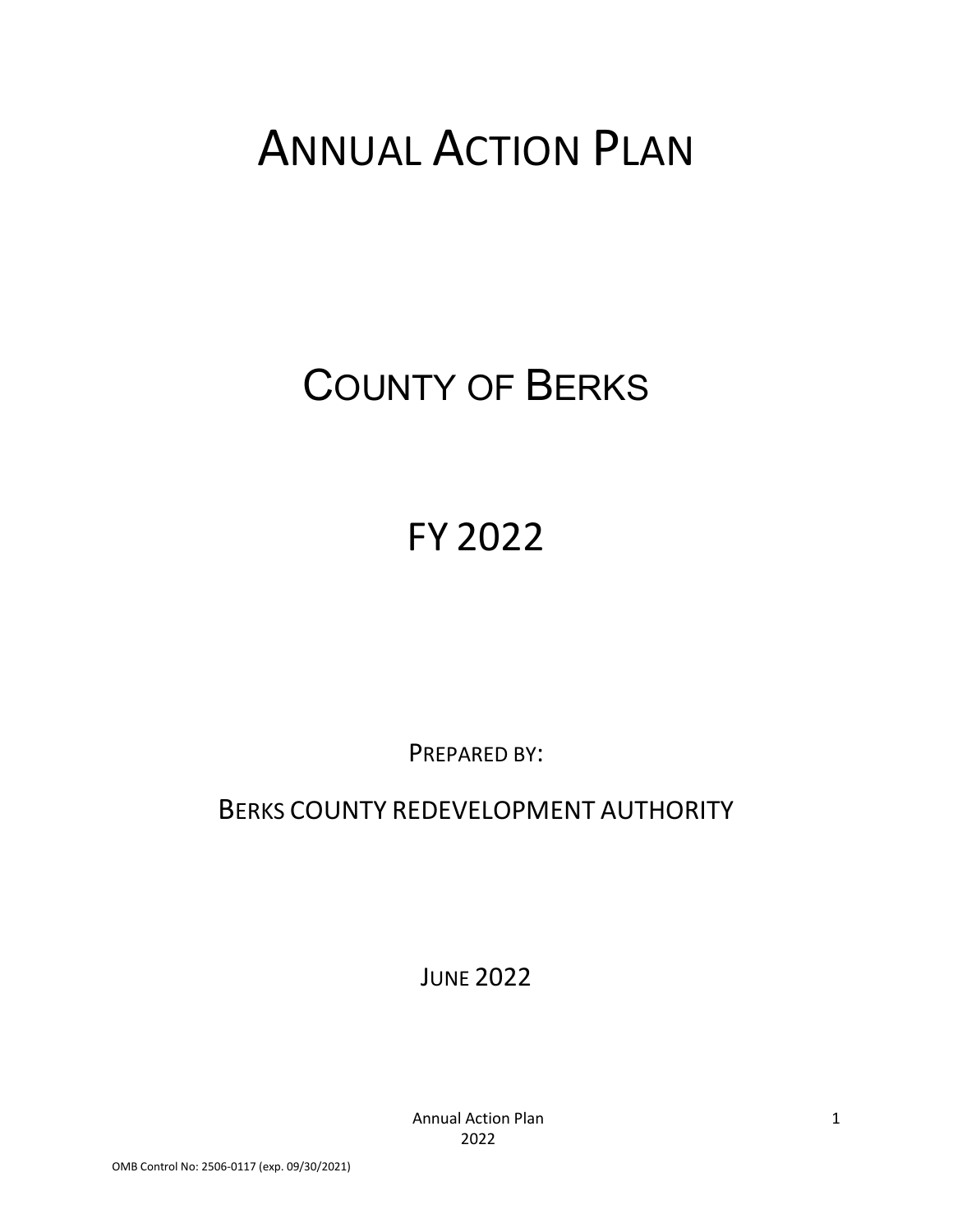# **Executive Summary**

## **AP-05 Executive Summary - 24 CFR 91.200(c), 91.220(b)**

## **1. Introduction**

This summary provides an overview of the funding available for FFY2022 and how the County intends to use those funds.

## **2. Summarize the objectives and outcomes identified in the Plan**

This could be a restatement of items or a table listed elsewhere in the plan or a reference to another location. It may also contain any essential items from the housing and homeless needs assessment, the housing market analysis or the strategic plan.

The 2022 Action Plan indicates how the County will continue to use funds towards the goals, objectives, and outcomes described in the 2019-2023 Consolidated Plan.

## **3. Evaluation of past performance**

This is an evaluation of past performance that helped lead the grantee to choose its goals or projects.

The County used past funding and will continue to use current funding to address the needs and activities it feels are most important to the development of Berks County.

## **4. Summary of Citizen Participation Process and consultation process**

Summary from citizen participation section of plan.

The County held 2 public hearings in the development of the 2022 Action Plan. It also consulted with the Berks County Planning Commission and the Berks Coalition to End Homelessness.

## **5. Summary of public comments**

This could be a brief narrative summary or reference an attached document from the Citizen Participation section of the Con Plan.

See attached notices and minutes of the public hearings.

## **6. Summary of comments or views not accepted and the reasons for not accepting them**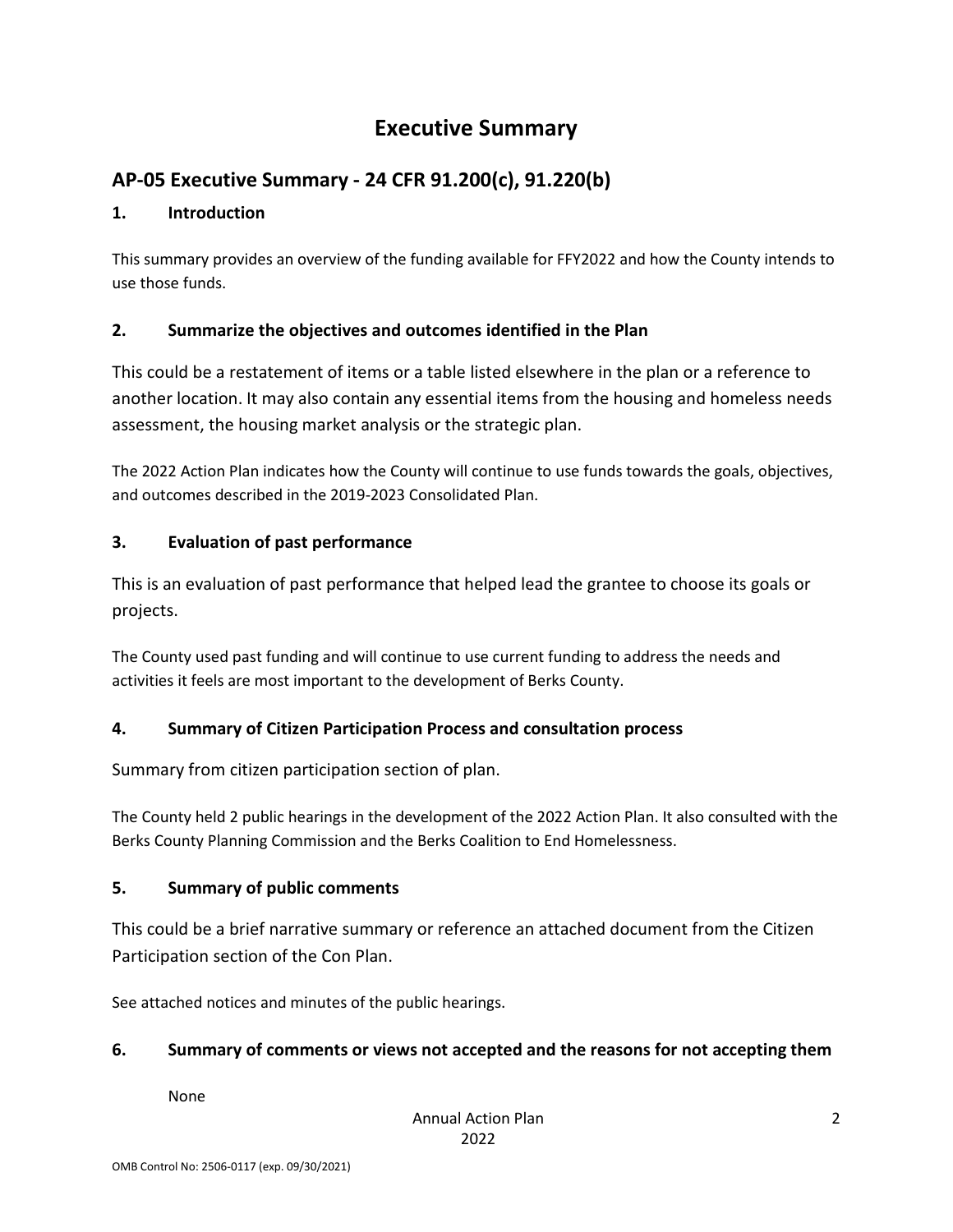## **7. Summary**

The use of funding and activities in the 2022 Action Plan will assist the County with implementing the goals and objectives of the 2019-2023 Consolidated Plan.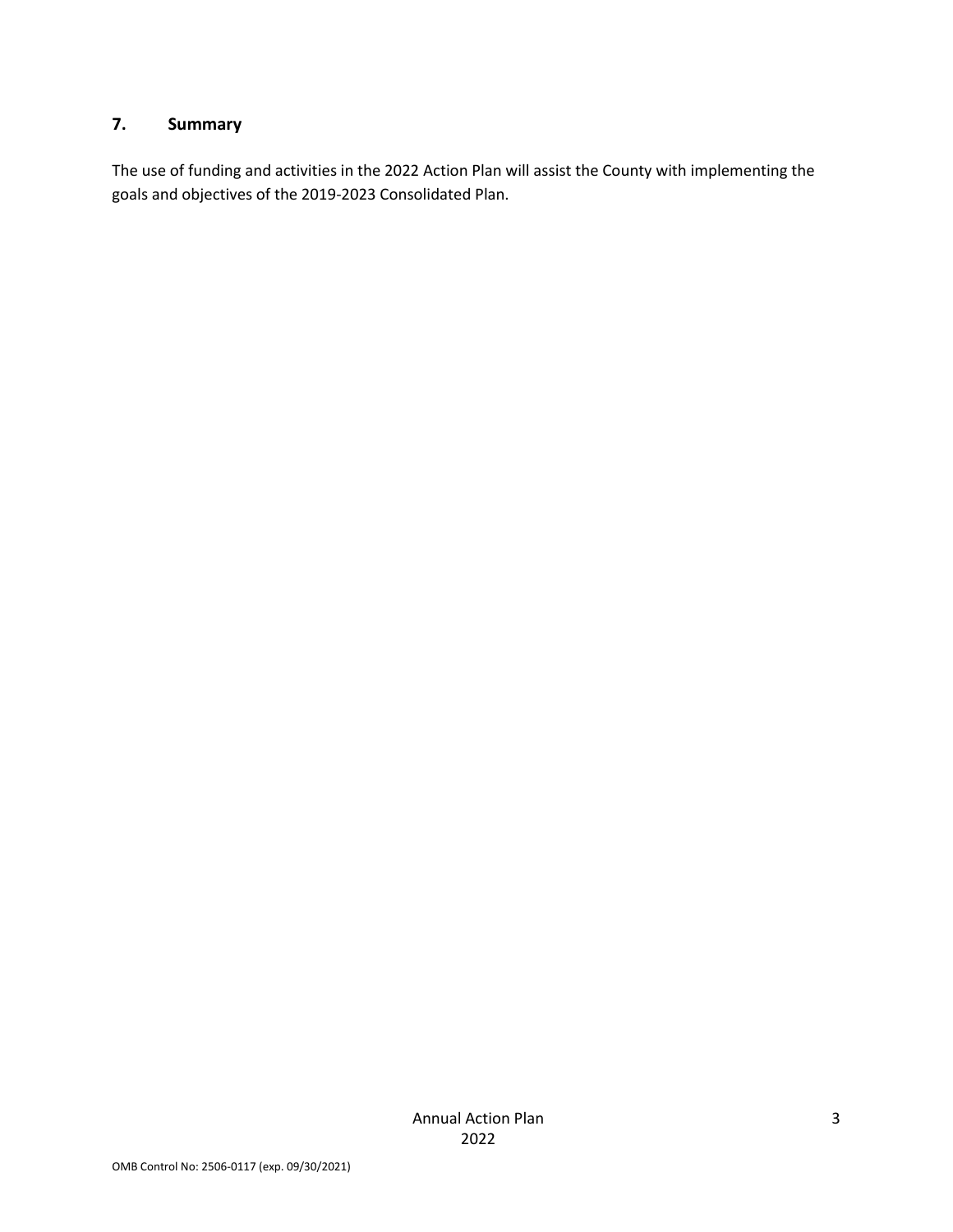## **PR-05 Lead & Responsible Agencies – 91.200(b)**

## **1. Agency/entity responsible for preparing/administering the Consolidated Plan**

Describe the agency/entity responsible for preparing the Consolidated Plan and those responsible for administration of each grant program and funding source.

| <b>Agency Role</b>           |                     | <b>Name</b> |  | <b>Department/Agency</b>                       |
|------------------------------|---------------------|-------------|--|------------------------------------------------|
| Lead Agency                  | <b>BERKS COUNTY</b> |             |  |                                                |
| <b>CDBG Administrator</b>    |                     |             |  | Redevelopment Authority of the County of Berks |
| <b>HOPWA Administrator</b>   |                     |             |  |                                                |
| <b>HOME Administrator</b>    |                     |             |  | Redevelopment Authority of the County of Berks |
| <b>ESG Administrator</b>     |                     |             |  | Redevelopment Authority of the County of Berks |
| <b>HOPWA-C Administrator</b> |                     |             |  |                                                |

**Table 1 – Responsible Agencies**

#### **Narrative (optional)**

#### **Consolidated Plan Public Contact Information**

Kenneth L. Pick, Executive Director, Redevelopment Authority of the County of Berks, 400 East Wyomissing Avenue, Ground Floor - Suite 2, Mohnton, PA 19540

kpick@berksredevelop.org

610-478-6325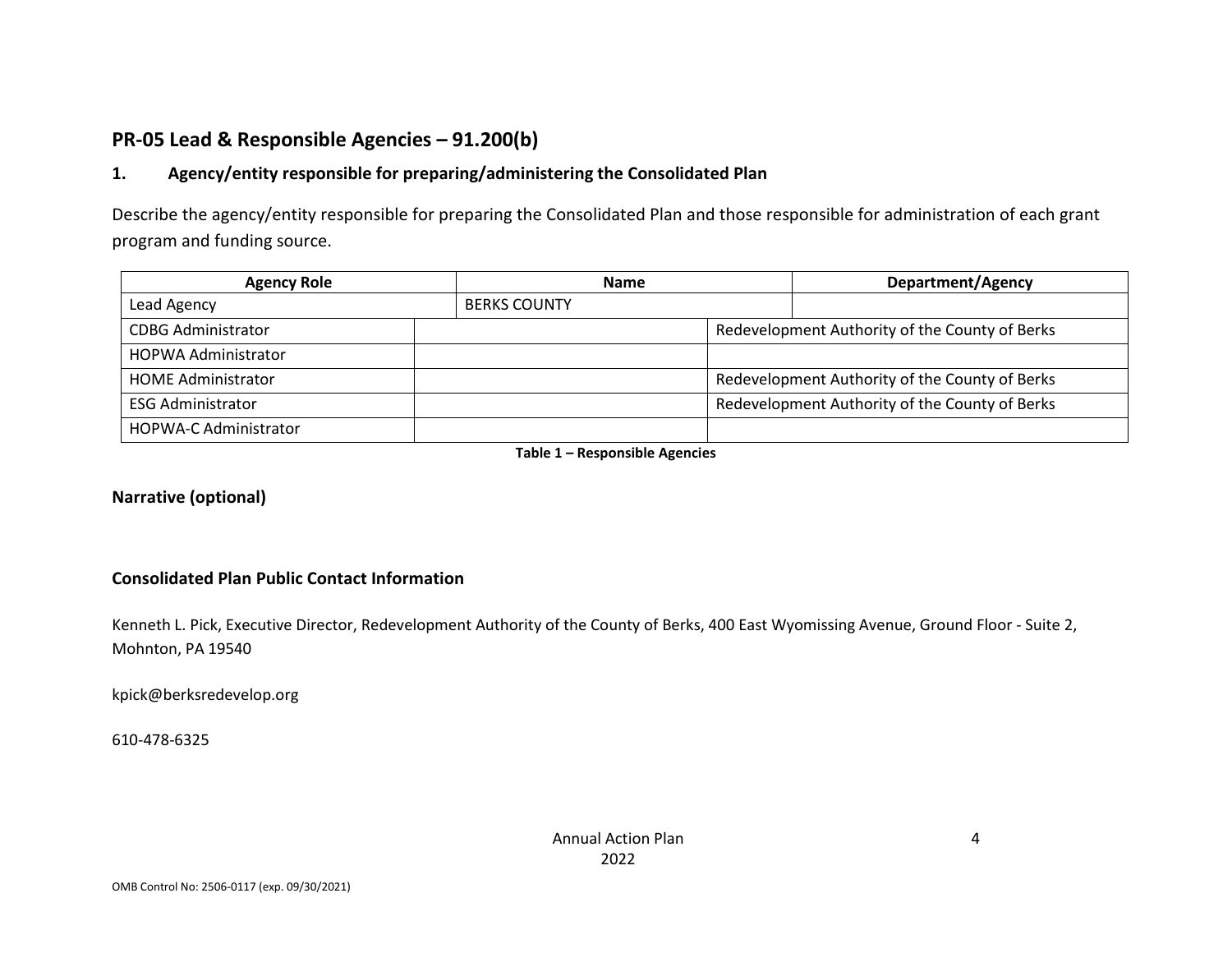## **AP-10 Consultation – 91.100, 91.200(b), 91.215(l)**

## **1. Introduction**

This section describes the agencies and organizations consulted during the development of the 2022 Action Plan.

**Provide a concise summary of the jurisdiction's activities to enhance coordination between public and assisted housing providers and private and governmental health, mental health and service agencies (91.215(l))**

The County considers its existing coordination system of agencies, departments, and organizations sufficient without the need to enhance coordination.

## **Describe coordination with the Continuum of Care and efforts to address the needs of homeless persons (particularly chronically homeless individuals and families, families with children, veterans, and unaccompanied youth) and persons at risk of homelessness.**

Berks Coalition to End Homelessness (BCEH) serves as the area's CoC. BCEH was consulted and offered recommendations of organizations and funding amounts for the ESG Program.

**Describe consultation with the Continuum(s) of Care that serves the jurisdiction's area in determining how to allocate ESG funds, develop performance standards for and evaluate outcomes of projects and activities assisted by ESG funds, and develop funding, policies and procedures for the operation and administration of HMIS**

See description above.

**2. Describe Agencies, groups, organizations and others who participated in the process and describe the jurisdiction's consultations with housing, social service agencies and other entities**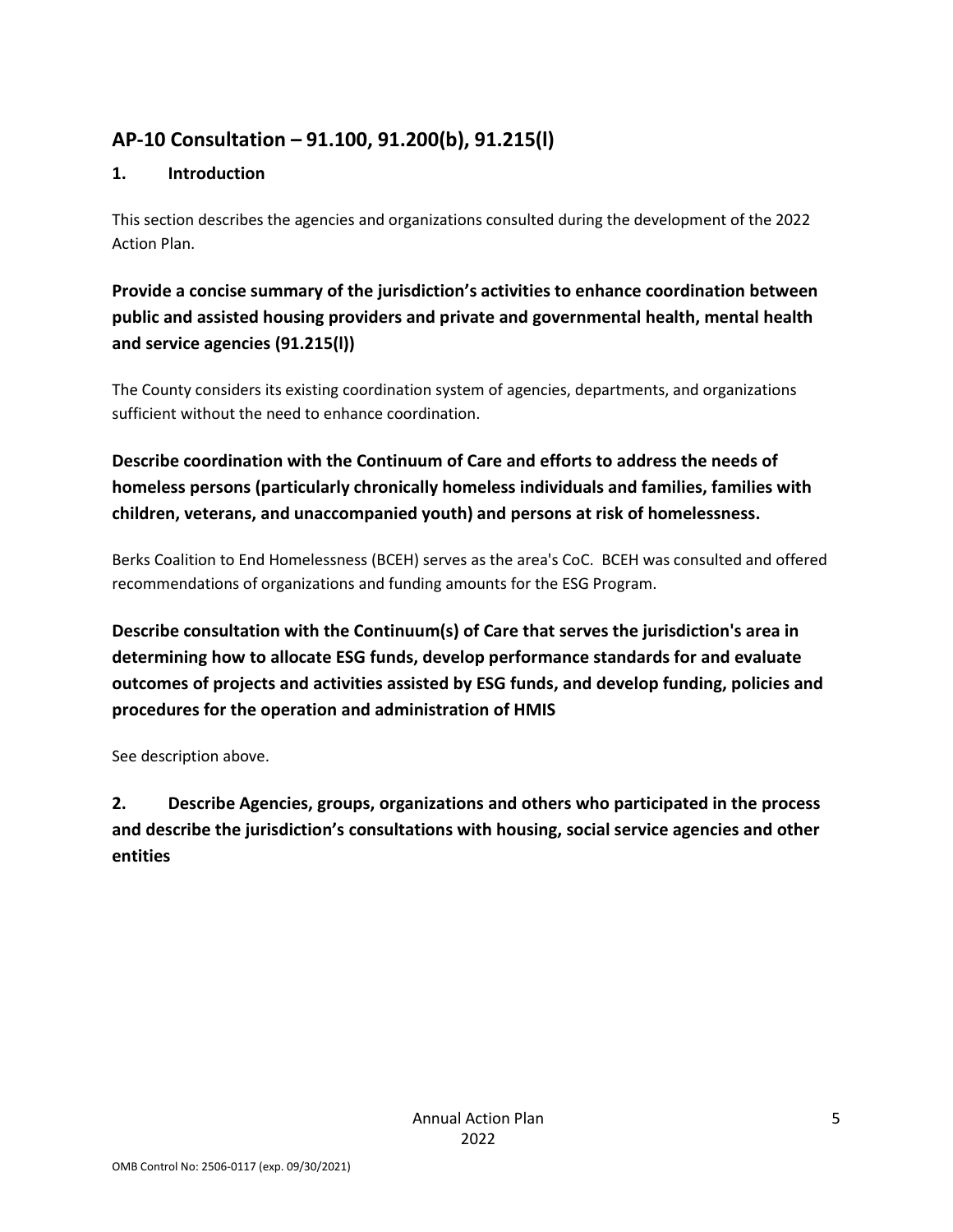|  |  | Table 2 – Agencies, groups, organizations who participated |
|--|--|------------------------------------------------------------|
|--|--|------------------------------------------------------------|

| 1              | Agency/Group/Organization                                                                                                                                      | <b>Berks Coalition to End Homelessness</b>                                                                                                                                                                                      |
|----------------|----------------------------------------------------------------------------------------------------------------------------------------------------------------|---------------------------------------------------------------------------------------------------------------------------------------------------------------------------------------------------------------------------------|
|                | <b>Agency/Group/Organization Type</b>                                                                                                                          | Services-homeless                                                                                                                                                                                                               |
|                | What section of the Plan was addressed by Consultation?                                                                                                        | <b>Housing Need Assessment</b><br>Homeless Needs - Chronically homeless<br>Homeless Needs - Families with children<br>Homelessness Needs - Veterans<br>Homelessness Needs - Unaccompanied youth<br><b>Homelessness Strategy</b> |
|                | Briefly describe how the Agency/Group/Organization was consulted. What are the<br>anticipated outcomes of the consultation or areas for improved coordination? | Provided recommendations for ESG funding.                                                                                                                                                                                       |
| $\overline{2}$ | Agency/Group/Organization                                                                                                                                      | <b>Berks County Planning Commission</b>                                                                                                                                                                                         |
|                | <b>Agency/Group/Organization Type</b>                                                                                                                          | Other government - County<br>Planning organization                                                                                                                                                                              |
|                | What section of the Plan was addressed by Consultation?                                                                                                        | <b>Housing Need Assessment</b><br>Market Analysis<br><b>Economic Development</b>                                                                                                                                                |
|                | Briefly describe how the Agency/Group/Organization was consulted. What are the<br>anticipated outcomes of the consultation or areas for improved coordination? | Use of the County's current Comprehensive<br>Plan.                                                                                                                                                                              |
| 3              | Agency/Group/Organization                                                                                                                                      | BERKS COUNTY HOUSING AUTHORITY                                                                                                                                                                                                  |
|                | <b>Agency/Group/Organization Type</b>                                                                                                                          | PHA                                                                                                                                                                                                                             |
|                | What section of the Plan was addressed by Consultation?                                                                                                        | <b>Housing Need Assessment</b><br><b>Public Housing Needs</b>                                                                                                                                                                   |
|                | Briefly describe how the Agency/Group/Organization was consulted. What are the<br>anticipated outcomes of the consultation or areas for improved coordination? | Meeting with Executive Director of BCHA to<br>discuss funding for affordable housing.                                                                                                                                           |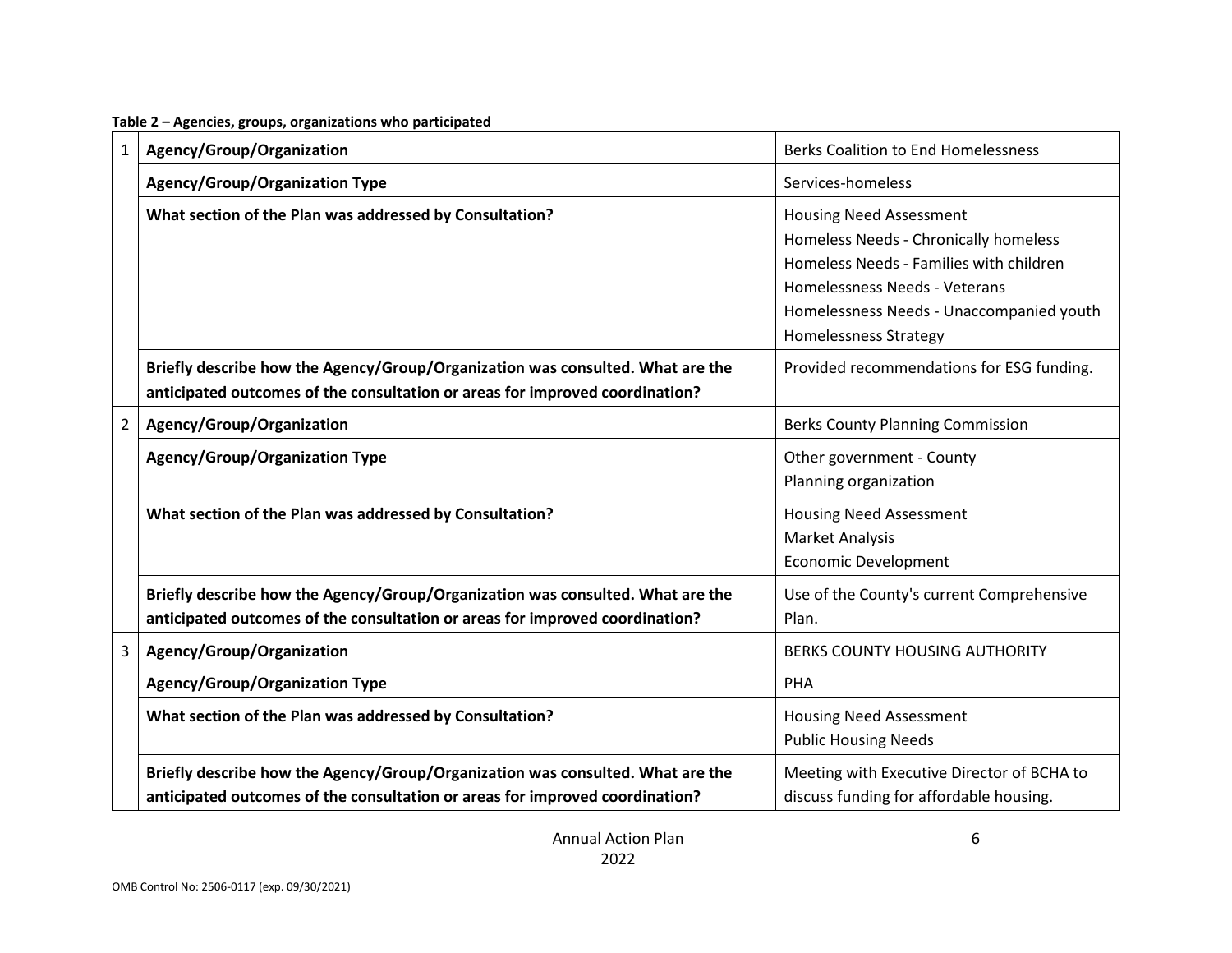## **Identify any Agency Types not consulted and provide rationale for not consulting**

N/A

## **Other local/regional/state/federal planning efforts considered when preparing the Plan**

| Name of Plan                                             | <b>Lead Organization</b>            | How do the goals of your Strategic Plan<br>overlap with the goals of each plan? |  |  |
|----------------------------------------------------------|-------------------------------------|---------------------------------------------------------------------------------|--|--|
| Continuum of Care                                        | Berks Coalition to End Homelessness | Homeless                                                                        |  |  |
| Table 2. Other lead Luccional Lindoval planning offering |                                     |                                                                                 |  |  |

**Table 3 – Other local / regional / federal planning efforts**

#### **Narrative (optional)**

N/A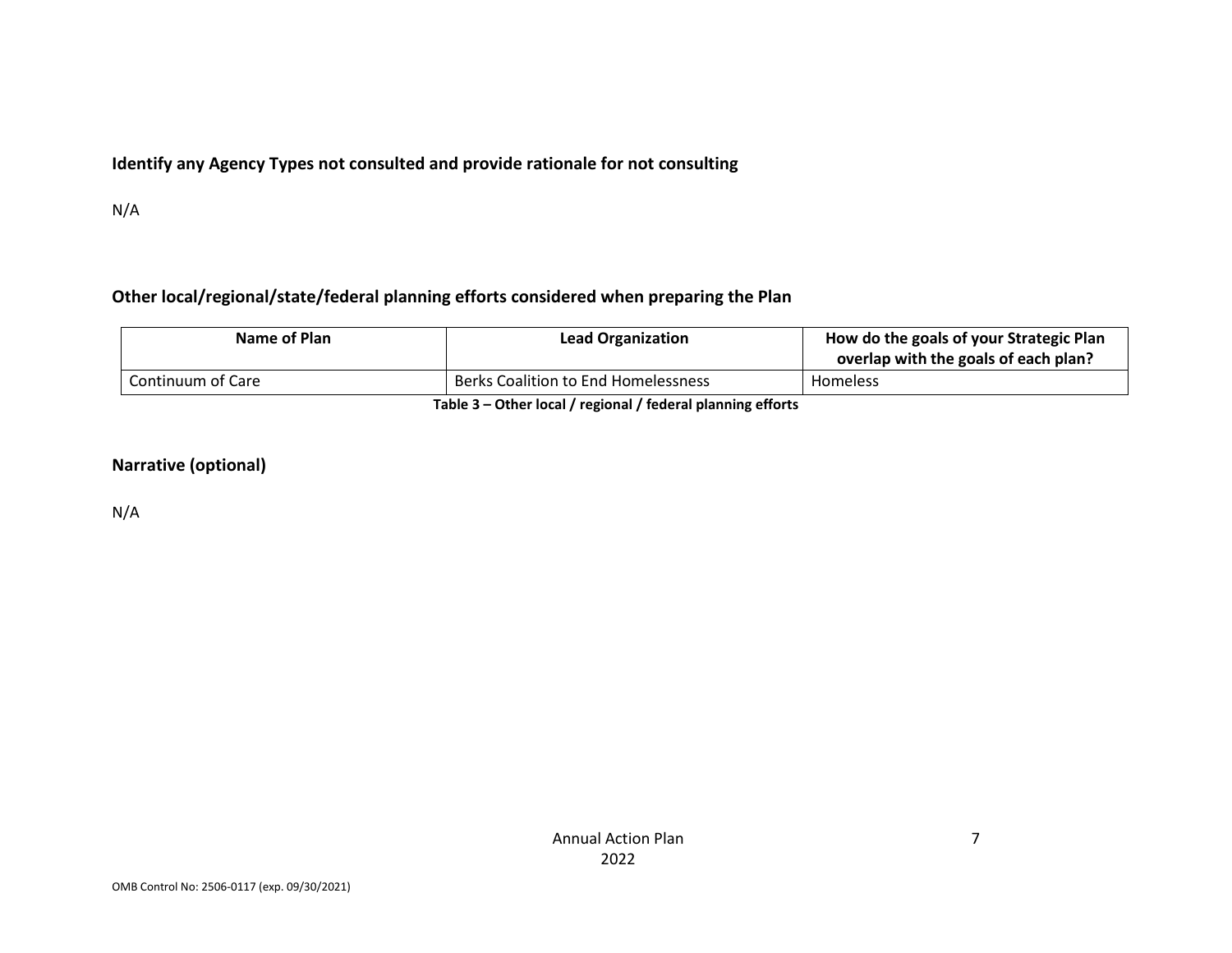## **AP-12 Participation – 91.105, 91.200(c)**

## **1. Summary of citizen participation process/Efforts made to broaden citizen participation Summarize citizen participation process and how it impacted goal-setting**

The County held 2 public hearings for public input for the development of the 2022 Action Plan.

#### **Citizen Participation Outreach**

| <b>Sort Order</b> | Mode of Outreach   Target of Outreach | Summary of          | Summary of        | <b>Summary of comments</b> | URL (If     |
|-------------------|---------------------------------------|---------------------|-------------------|----------------------------|-------------|
|                   |                                       | response/attendance | comments received | not accepted               | applicable) |
|                   |                                       |                     |                   | and reasons                |             |
|                   |                                       |                     |                   |                            |             |

**Table 4 – Citizen Participation Outreach**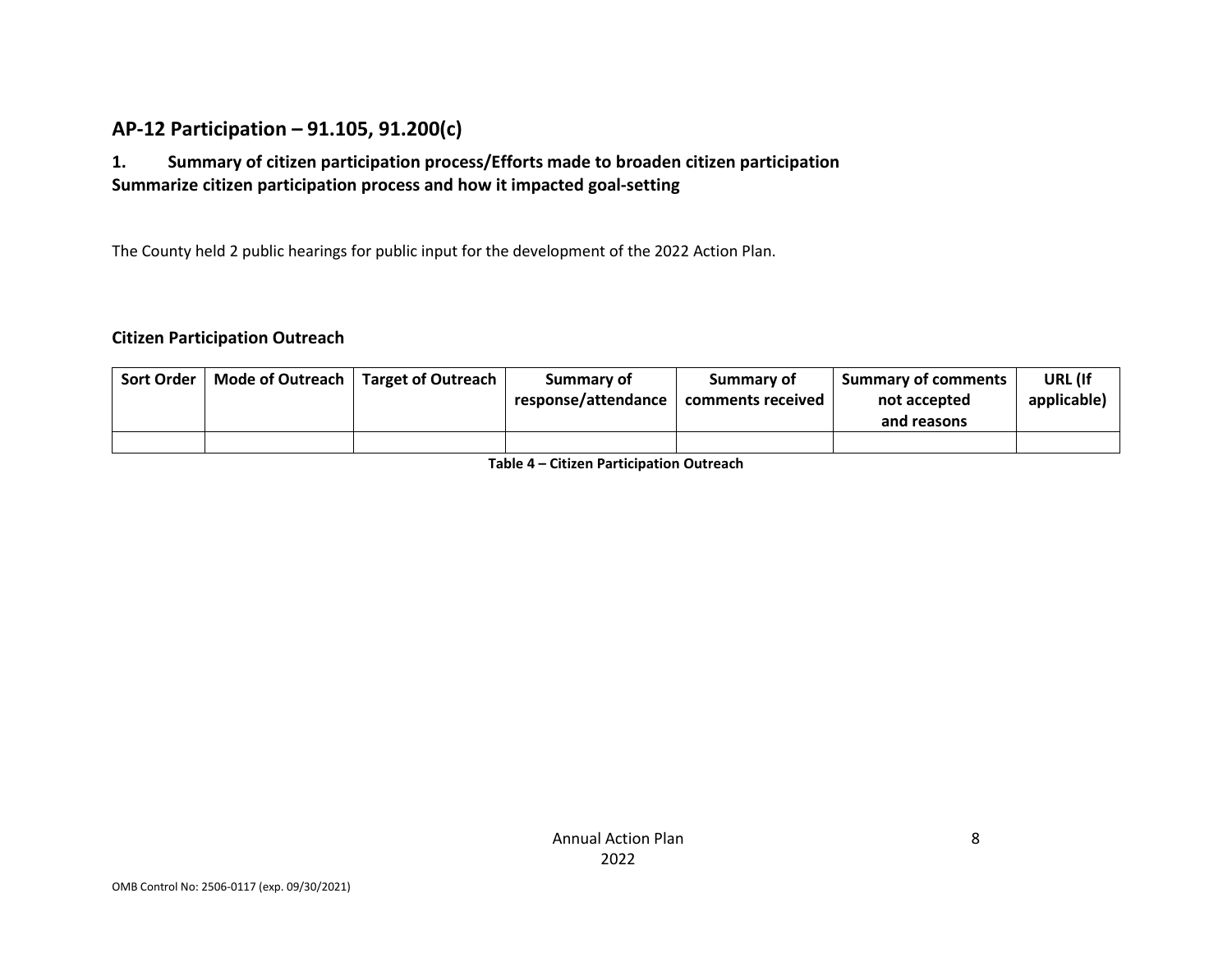# **Expected Resources**

## **AP-15 Expected Resources – 91.220(c)(1,2)**

## **Introduction**

The following table provides the reader with details about the funding for 2021 and the anticipated funding remaining in the last 2 years of the Consolidated Plan.

#### **Anticipated Resources**

| Program     | Source of | <b>Uses of Funds</b>        |                    | <b>Expected Amount Available Year 1</b> |                   |           |                  | <b>Narrative</b>   |
|-------------|-----------|-----------------------------|--------------------|-----------------------------------------|-------------------|-----------|------------------|--------------------|
|             | Funds     |                             | Annual             | Program                                 | <b>Prior Year</b> | Total:    | <b>Amount</b>    | <b>Description</b> |
|             |           |                             | <b>Allocation:</b> | Income: \$                              | <b>Resources:</b> | Ş         | <b>Available</b> |                    |
|             |           |                             | S.                 |                                         |                   |           | Remainder        |                    |
|             |           |                             |                    |                                         |                   |           | of ConPlan       |                    |
| <b>CDBG</b> | public -  | Acquisition                 |                    |                                         |                   |           |                  | This assumes level |
|             |           |                             |                    |                                         |                   |           |                  |                    |
|             | federal   | Admin and Planning          |                    |                                         |                   |           |                  | funding.           |
|             |           | <b>Economic Development</b> |                    |                                         |                   |           |                  |                    |
|             |           | Housing                     |                    |                                         |                   |           |                  |                    |
|             |           | <b>Public Improvements</b>  |                    |                                         |                   |           |                  |                    |
|             |           | <b>Public Services</b>      | 2,281,971          | 0                                       | 0                 | 2,281,971 | 2,400,000        |                    |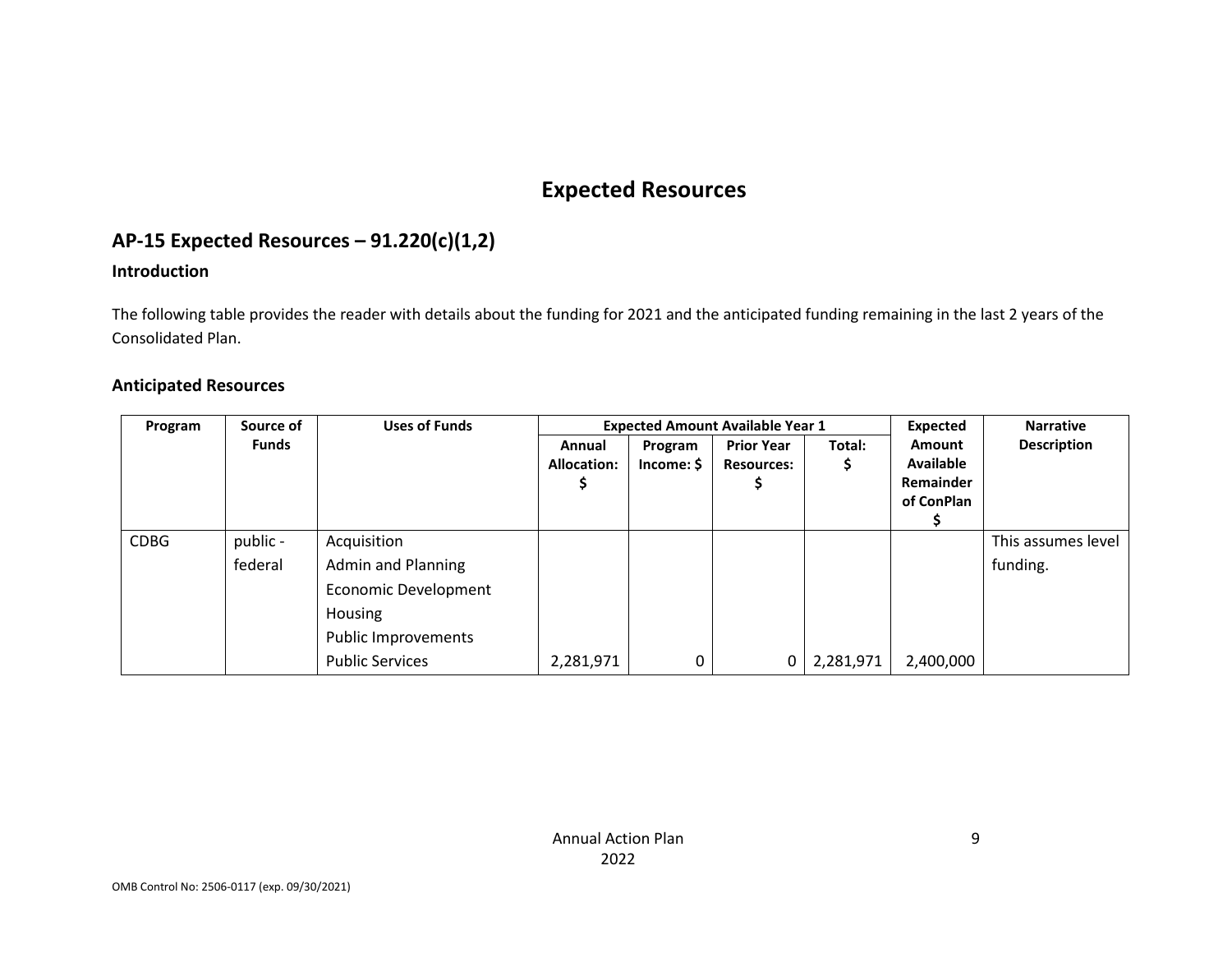| Program     | Source of    | <b>Uses of Funds</b>        | <b>Expected Amount Available Year 1</b> |            |                   |         | <b>Expected</b>               | <b>Narrative</b>   |
|-------------|--------------|-----------------------------|-----------------------------------------|------------|-------------------|---------|-------------------------------|--------------------|
|             | <b>Funds</b> |                             | Annual                                  | Program    | <b>Prior Year</b> | Total:  | Amount                        | <b>Description</b> |
|             |              |                             | <b>Allocation:</b>                      | Income: \$ | <b>Resources:</b> | \$      | <b>Available</b><br>Remainder |                    |
|             |              |                             | \$                                      |            | \$                |         | of ConPlan                    |                    |
|             |              |                             |                                         |            |                   |         | \$                            |                    |
| <b>HOME</b> | public -     | Acquisition                 |                                         |            |                   |         |                               | This assumes level |
|             | federal      | Homebuyer assistance        |                                         |            |                   |         |                               | funding.           |
|             |              | Homeowner rehab             |                                         |            |                   |         |                               |                    |
|             |              | Multifamily rental new      |                                         |            |                   |         |                               |                    |
|             |              | construction                |                                         |            |                   |         |                               |                    |
|             |              | Multifamily rental rehab    |                                         |            |                   |         |                               |                    |
|             |              | New construction for        |                                         |            |                   |         |                               |                    |
|             |              | ownership                   |                                         |            |                   |         |                               |                    |
|             |              | <b>TBRA</b>                 | 706,039                                 | 72,000     | $\pmb{0}$         | 778,039 | 500,000                       |                    |
| ESG         | public -     | Conversion and rehab for    |                                         |            |                   |         |                               | This assumes level |
|             | federal      | transitional housing        |                                         |            |                   |         |                               | funding.           |
|             |              | <b>Financial Assistance</b> |                                         |            |                   |         |                               |                    |
|             |              | Overnight shelter           |                                         |            |                   |         |                               |                    |
|             |              | Rapid re-housing (rental    |                                         |            |                   |         |                               |                    |
|             |              | assistance)                 |                                         |            |                   |         |                               |                    |
|             |              | <b>Rental Assistance</b>    |                                         |            |                   |         |                               |                    |
|             |              | Services                    |                                         |            |                   |         |                               |                    |
|             |              | <b>Transitional housing</b> | 200,006                                 | 0          | 0                 | 200,006 | 200,000                       |                    |
| Other       | public -     | <b>Economic Development</b> |                                         |            |                   |         |                               |                    |
|             | federal      | Multifamily rental rehab    |                                         |            |                   |         |                               |                    |
|             |              | <b>Public Services</b>      |                                         |            |                   |         |                               |                    |
|             |              | Other                       | 0                                       | 0          | 0                 | 0       | 0                             |                    |
| Other       | public -     | Services                    |                                         |            |                   |         |                               |                    |
|             | federal      | Other                       | 0                                       | 0          | 0                 | 0       | 0                             |                    |

**Table 5 - Expected Resources – Priority Table**

Annual Action Plan 2022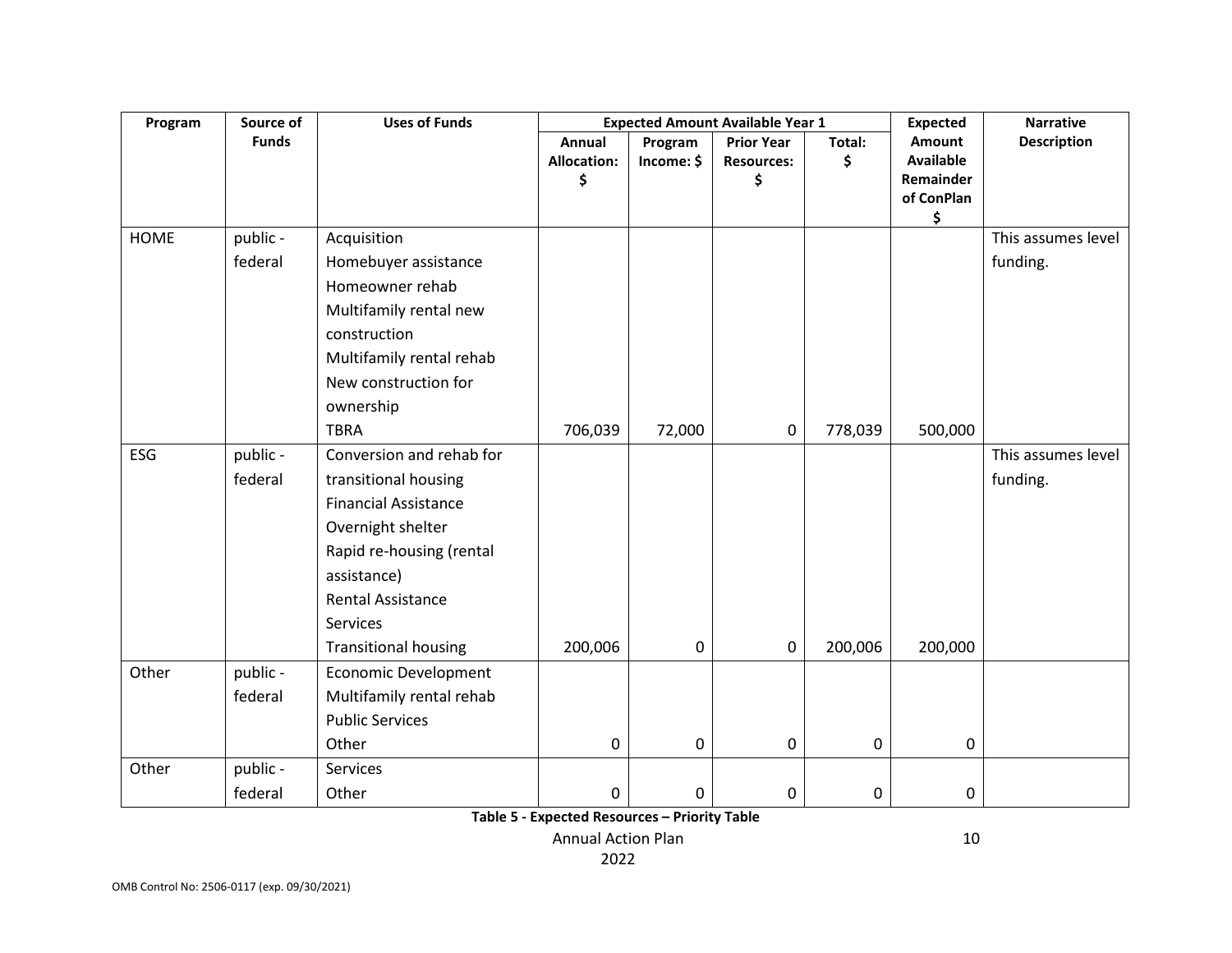## **Explain how federal funds will leverage those additional resources (private, state and local funds), including a description of how matching requirements will be satisfied**

The County will use state, local, and private funds for the match requirements of the HOME and ESG Programs. Additional resources will be investigated when required.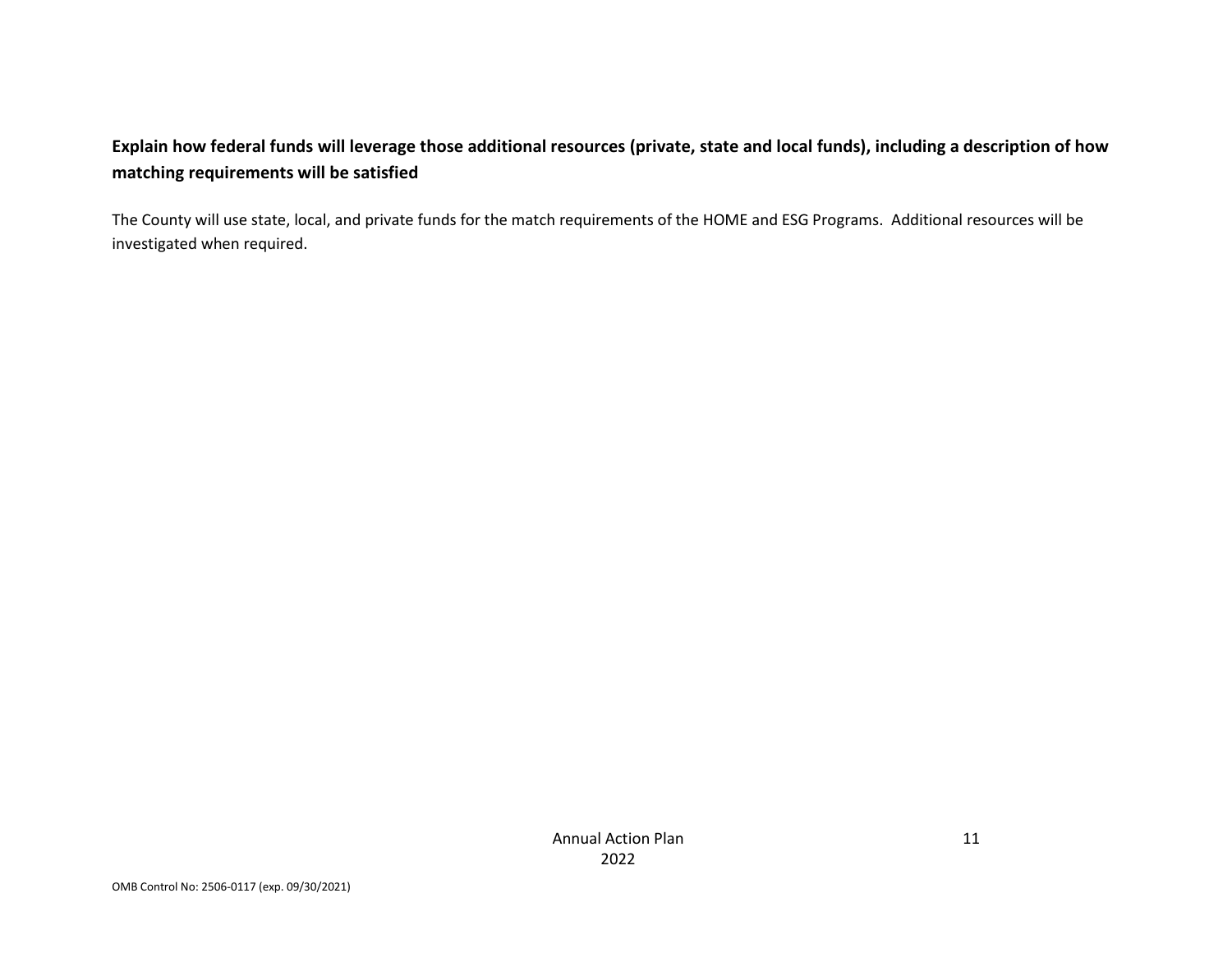## **If appropriate, describe publicly owned land or property located within the jurisdiction that may be used to address the needs identified in the plan**

No publicly owned land or property will be used to address the needs identified in the Plan.

### **Discussion**

N/A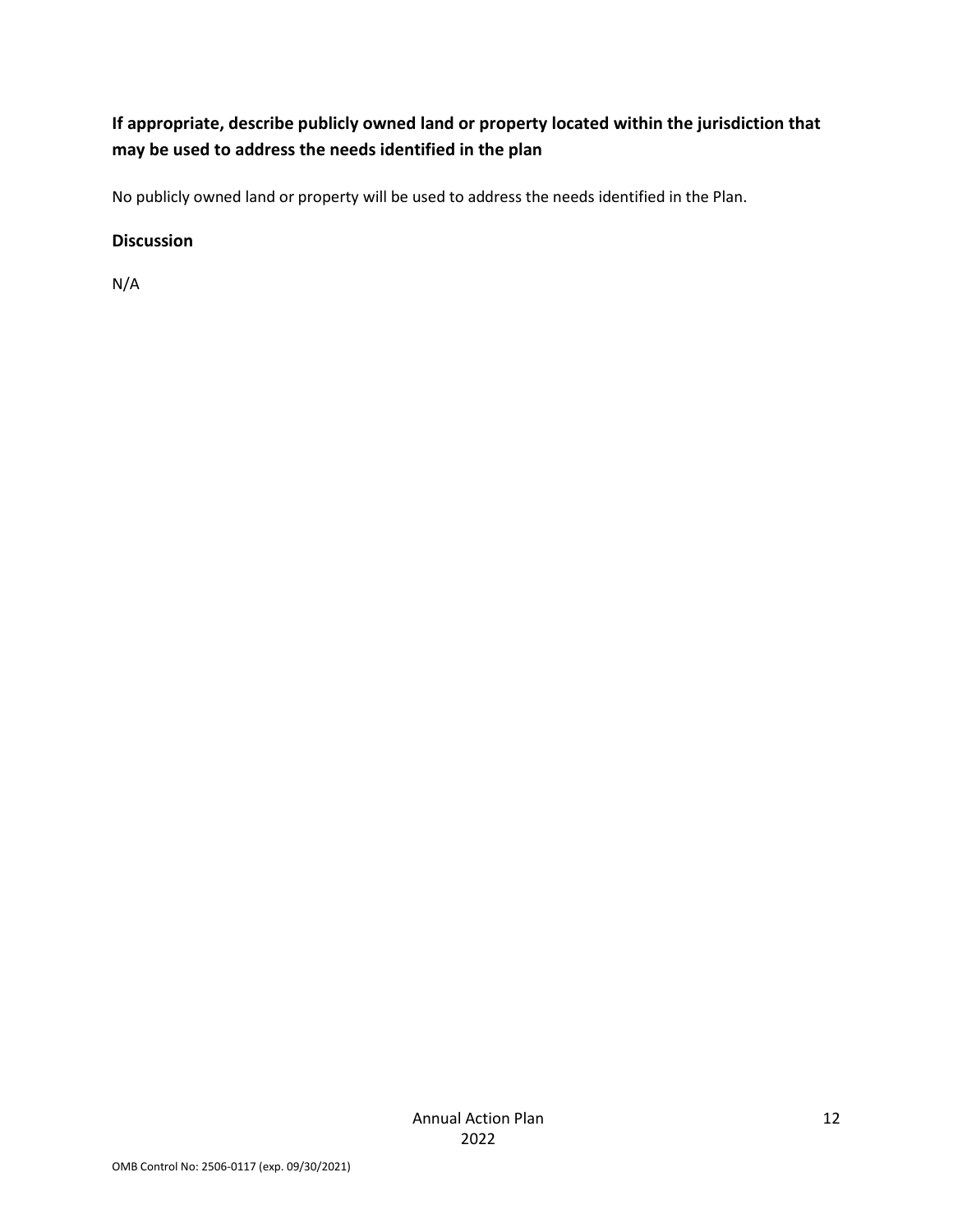# **Annual Goals and Objectives**

## **AP-20 Annual Goals and Objectives**

#### **Goals Summary Information**

| <b>Sort Order</b> | <b>Goal Name</b> | <b>Start</b><br>Year | End<br>Year | Category | Geographic<br>Area | <b>Needs</b><br><b>Addressed</b> | <b>Funding</b> | <b>Goal Outcome Indicator</b> |
|-------------------|------------------|----------------------|-------------|----------|--------------------|----------------------------------|----------------|-------------------------------|
|                   |                  |                      |             |          |                    |                                  |                |                               |

**Table 6 – Goals Summary**

#### **Goal Descriptions**

|   | <b>Goal Name</b>           | <b>Homeowner Housing</b>                                                                                              |
|---|----------------------------|-----------------------------------------------------------------------------------------------------------------------|
|   | Goal<br><b>Description</b> | Funds allocated to the development and rehabilitation of affordable housing for I/m income home buyers and<br>owners. |
| 5 | <b>Goal Name</b>           | <b>Public Facility</b>                                                                                                |
|   | Goal<br><b>Description</b> | Funds allocated for rehabilitation of public facilities.                                                              |
| 6 | <b>Goal Name</b>           | <b>Public Improvements</b>                                                                                            |
|   | Goal<br><b>Description</b> | Funds allocated for public improvements.                                                                              |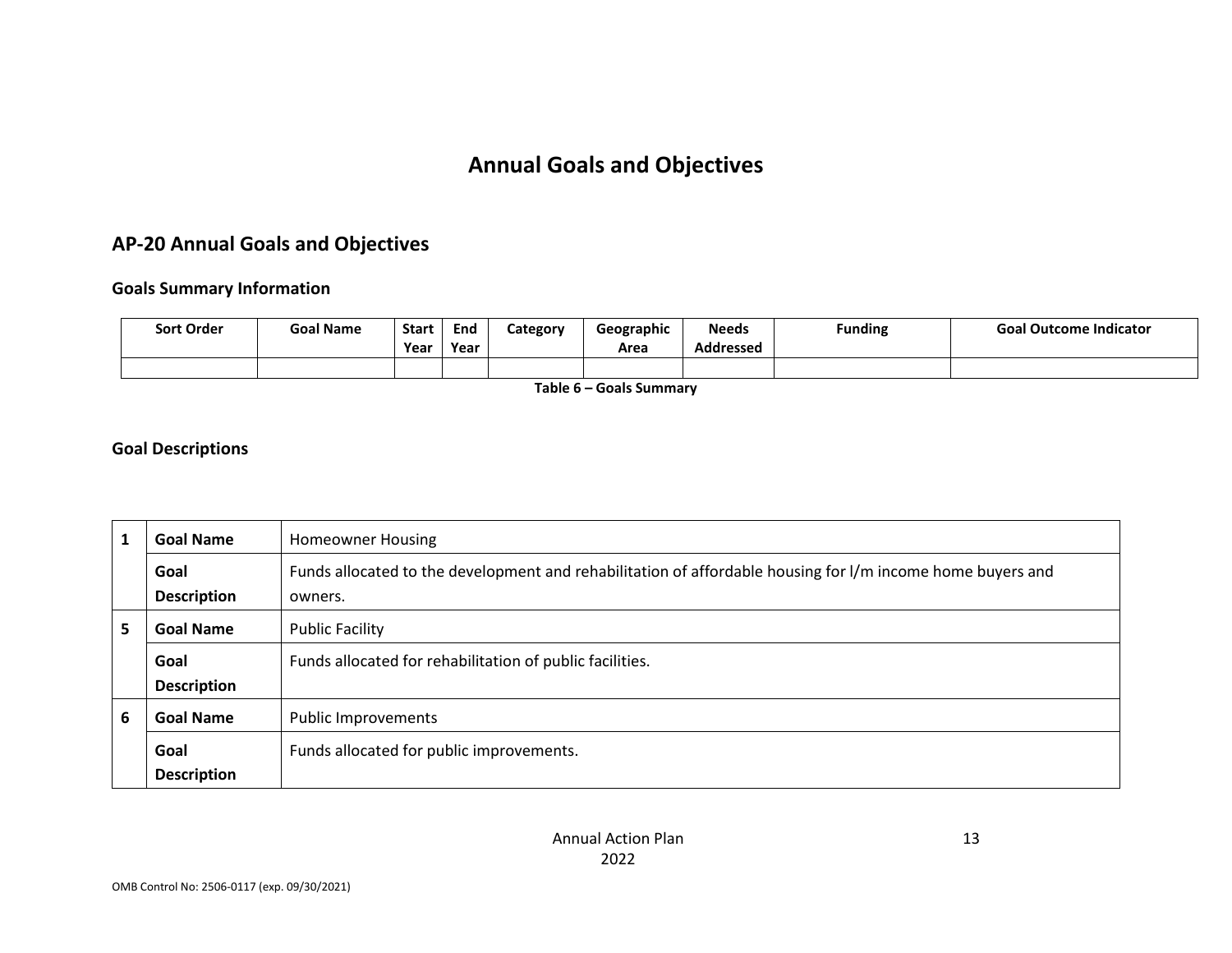|    | <b>Goal Name</b>                               | Shelter                                                                           |
|----|------------------------------------------------|-----------------------------------------------------------------------------------|
|    | Goal                                           | Funds allocated for the operation and maintenance of existing emergency shelters, |
|    | <b>Description</b>                             |                                                                                   |
| 8  | <b>Goal Name</b><br><b>Homeless Prevention</b> |                                                                                   |
|    | Goal                                           | Funds allocated for homelessness prevention and rapid re-housing.                 |
|    | <b>Description</b>                             |                                                                                   |
| 10 | <b>Goal Name</b>                               | <b>Public Services</b>                                                            |
|    | Goal                                           | Funds allocated for services to non-homeless persons.                             |
|    | <b>Description</b>                             |                                                                                   |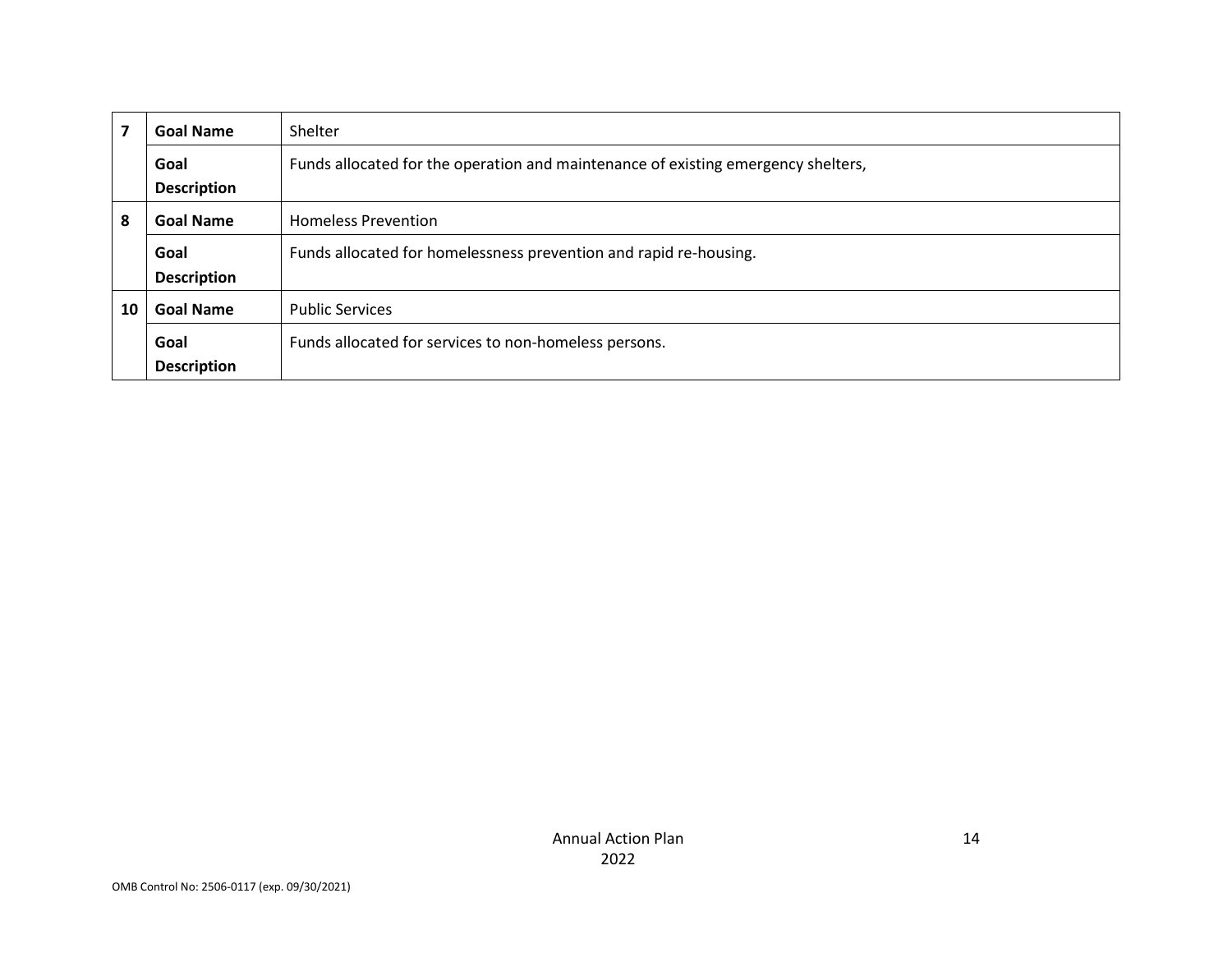# **Projects**

## **AP-35 Projects – 91.220(d) Introduction**

Summary of projects to be funded in 2022.

cts to be funded in 2021.

#### **Projects**

| # | <b>Project Name</b>       |
|---|---------------------------|
| 1 | Administration/Planning   |
| 2 | <b>Affordable Housing</b> |
| 3 | Homeless                  |
| 4 | <b>Public Services</b>    |
| 5 | <b>Public facilities</b>  |

**Table 7 - Project Information**

#### **Describe the reasons for allocation priorities and any obstacles to addressing underserved needs**

The County has allocated funding based upon the highest needs. The only obstacle to addressing underserved needs is the continual lack of sufficient federal, state, and local funds.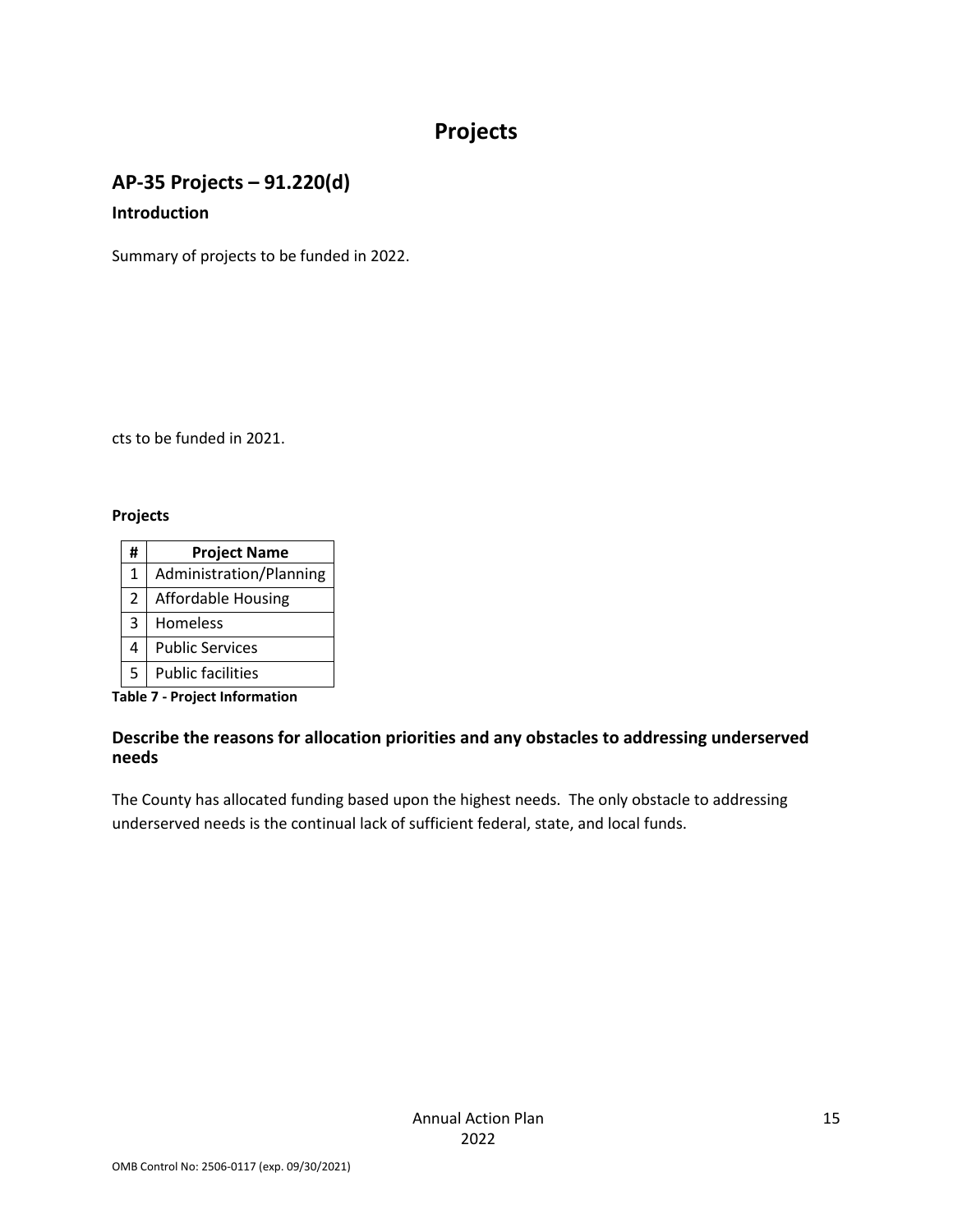**AP-38 Project Summary**

**Project Summary Information**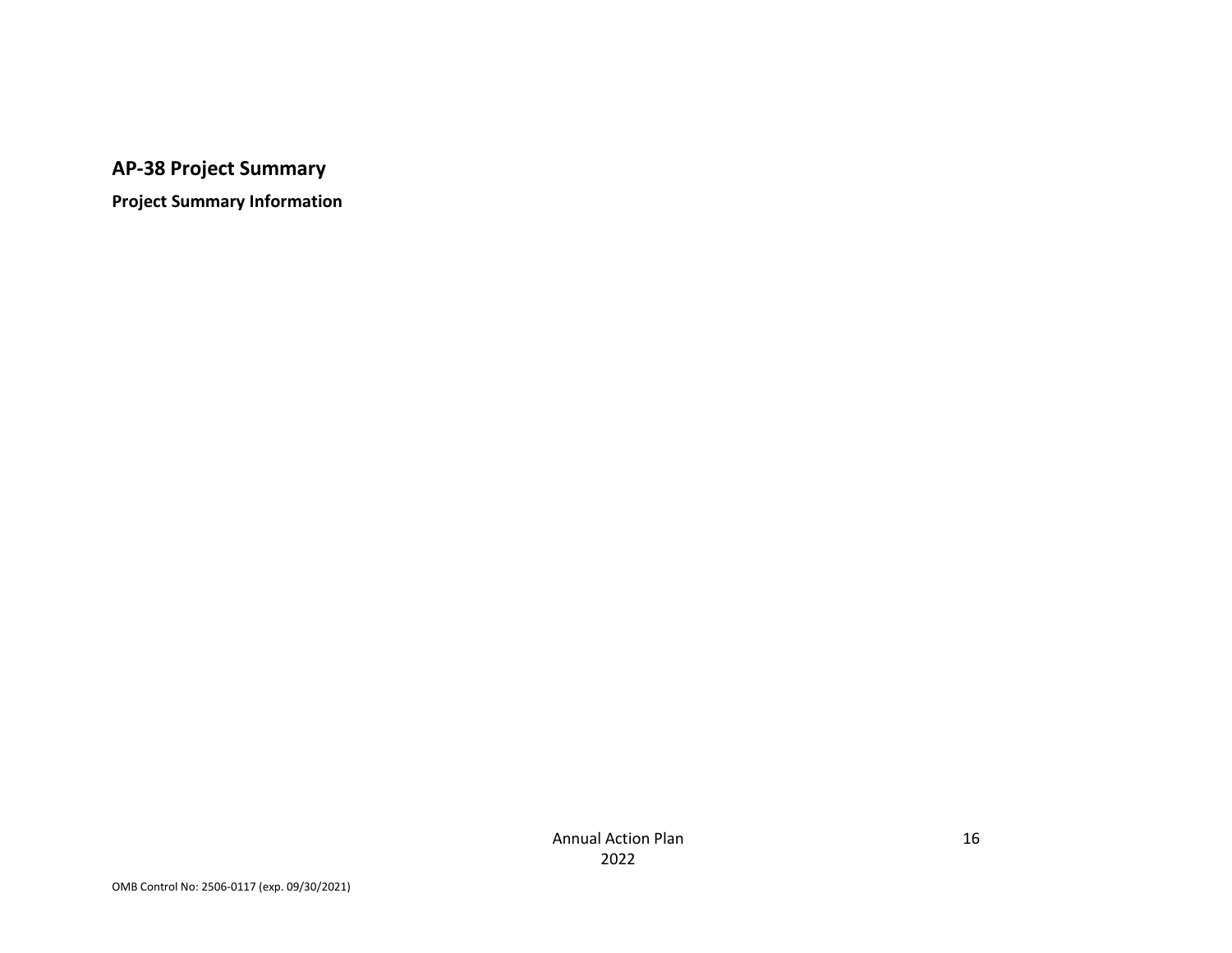| $\mathbf{1}$ | <b>Project Name</b>                                                                                     | Administration/Planning                                                                                                                             |
|--------------|---------------------------------------------------------------------------------------------------------|-----------------------------------------------------------------------------------------------------------------------------------------------------|
|              | <b>Target Area</b>                                                                                      | County-wide                                                                                                                                         |
|              | <b>Goals Supported</b>                                                                                  | <b>Homeowner Housing</b><br><b>Public Facility</b><br><b>Public Improvements</b><br>Shelter<br><b>Homeless Prevention</b><br><b>Public Services</b> |
|              | <b>Needs Addressed</b>                                                                                  | <b>Public Facilities</b><br><b>Homeowner Housing</b><br>Homeless Prevention/ Rapid Re-housing<br><b>Public Services</b>                             |
|              | <b>Funding</b>                                                                                          | CDBG: \$320,000<br>HOME: \$62,000                                                                                                                   |
|              | <b>Description</b>                                                                                      | General administration and planning for the County's federal<br>CDBG, ESG, and HOME Programs.                                                       |
|              | <b>Target Date</b>                                                                                      | 12/31/2024                                                                                                                                          |
|              | <b>Estimate the number and</b><br>type of families that will<br>benefit from the proposed<br>activities | None                                                                                                                                                |
|              | <b>Location Description</b>                                                                             | N/A                                                                                                                                                 |
|              | <b>Planned Activities</b>                                                                               | General administration and planning.                                                                                                                |
| 2            | <b>Project Name</b>                                                                                     | <b>Affordable Housing</b>                                                                                                                           |
|              | <b>Target Area</b>                                                                                      | Boroughs & Townships                                                                                                                                |
|              | <b>Goals Supported</b>                                                                                  | <b>Homeowner Housing</b>                                                                                                                            |
|              | <b>Needs Addressed</b>                                                                                  | <b>Homeowner Housing</b>                                                                                                                            |
|              | <b>Funding</b>                                                                                          | CDBG: \$451,971<br>HOME: \$716,039                                                                                                                  |
|              | <b>Description</b>                                                                                      | rehabilitation and construction of affordable housing.                                                                                              |
|              | <b>Target Date</b>                                                                                      | 12/31/2024                                                                                                                                          |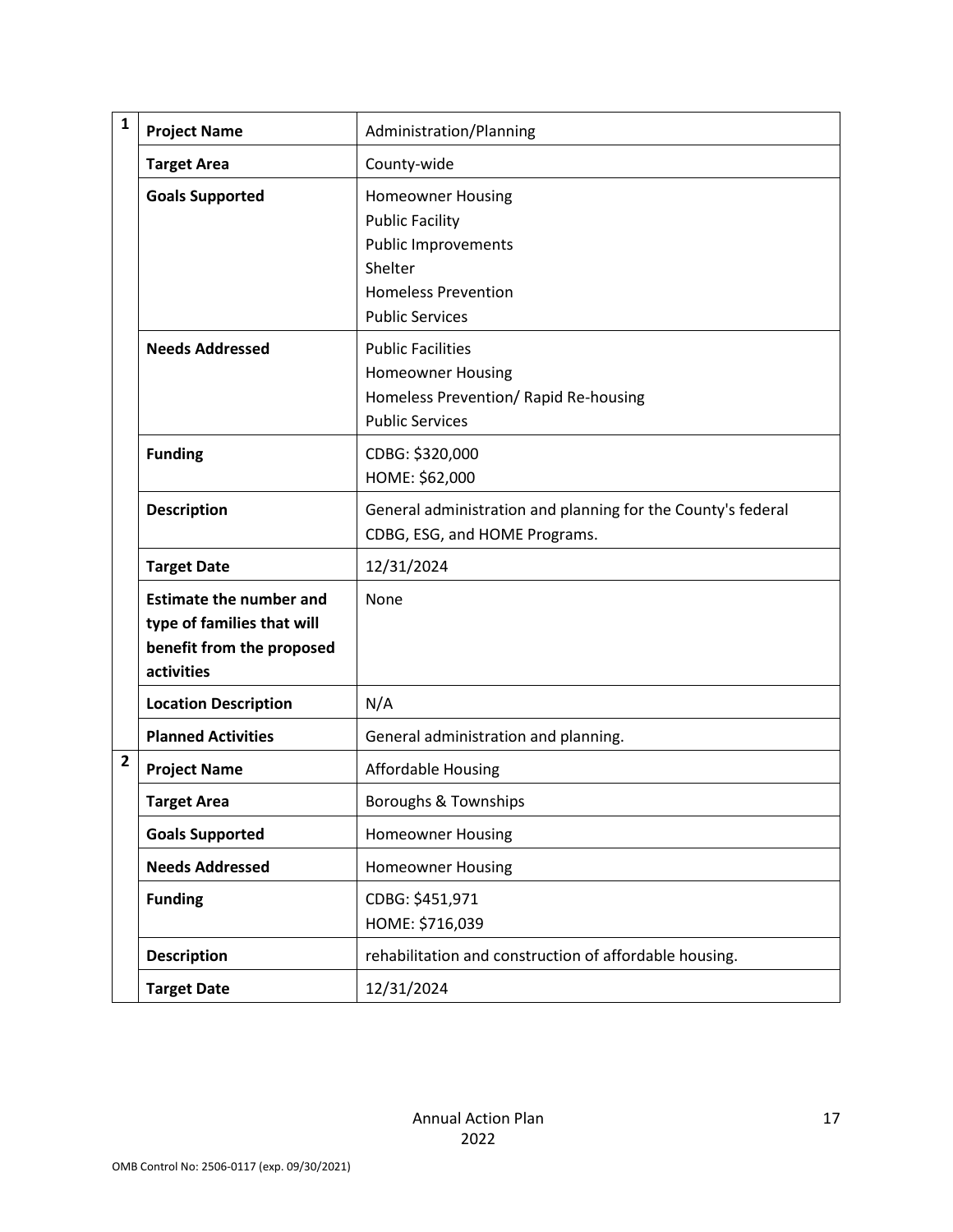|   | <b>Estimate the number and</b><br>type of families that will<br>benefit from the proposed<br>activities | 43 I/m income families.                                                                                                                                                                                                      |
|---|---------------------------------------------------------------------------------------------------------|------------------------------------------------------------------------------------------------------------------------------------------------------------------------------------------------------------------------------|
|   | <b>Location Description</b>                                                                             | Boroughs & Townships                                                                                                                                                                                                         |
|   | <b>Planned Activities</b>                                                                               | BCRA - \$451,971 for rehabilitation; BHO - \$125,000 for<br>homeowner housing; BCNDC - \$591,039 for homeowner housing.                                                                                                      |
| 3 | <b>Project Name</b>                                                                                     | Homeless                                                                                                                                                                                                                     |
|   | <b>Target Area</b>                                                                                      | County-wide                                                                                                                                                                                                                  |
|   | <b>Goals Supported</b>                                                                                  | Shelter<br><b>Homeless Prevention</b>                                                                                                                                                                                        |
|   | <b>Needs Addressed</b>                                                                                  | Shelter<br>Homeless Prevention/ Rapid Re-housing                                                                                                                                                                             |
|   | <b>Funding</b>                                                                                          | ESG: \$200,006                                                                                                                                                                                                               |
|   | <b>Description</b>                                                                                      | shelter and services related to homeless persons.                                                                                                                                                                            |
|   | <b>Target Date</b>                                                                                      | 12/31/2024                                                                                                                                                                                                                   |
|   | <b>Estimate the number and</b><br>type of families that will<br>benefit from the proposed<br>activities | 440 l/m income persons                                                                                                                                                                                                       |
|   | <b>Location Description</b>                                                                             | County-wide                                                                                                                                                                                                                  |
|   | <b>Planned Activities</b>                                                                               | BCRA - \$13,000 for general administration; Opportunity House -<br>\$60,000 for emergency shelter; BCEH - \$35,000 for emergency<br>shelter; and Family Promise - \$92,006 for homelessness<br>prevention/ rapid re-housing. |
| 4 | <b>Project Name</b>                                                                                     | <b>Public Services</b>                                                                                                                                                                                                       |
|   | <b>Target Area</b>                                                                                      | County-wide                                                                                                                                                                                                                  |
|   | <b>Goals Supported</b>                                                                                  | <b>Public Services</b>                                                                                                                                                                                                       |
|   | <b>Needs Addressed</b>                                                                                  | <b>Public Services</b>                                                                                                                                                                                                       |
|   | <b>Funding</b>                                                                                          | CDBG: \$350,000                                                                                                                                                                                                              |
|   | <b>Description</b>                                                                                      | provision of public services to I/m income persons.                                                                                                                                                                          |
|   | <b>Target Date</b>                                                                                      | 12/31/2024                                                                                                                                                                                                                   |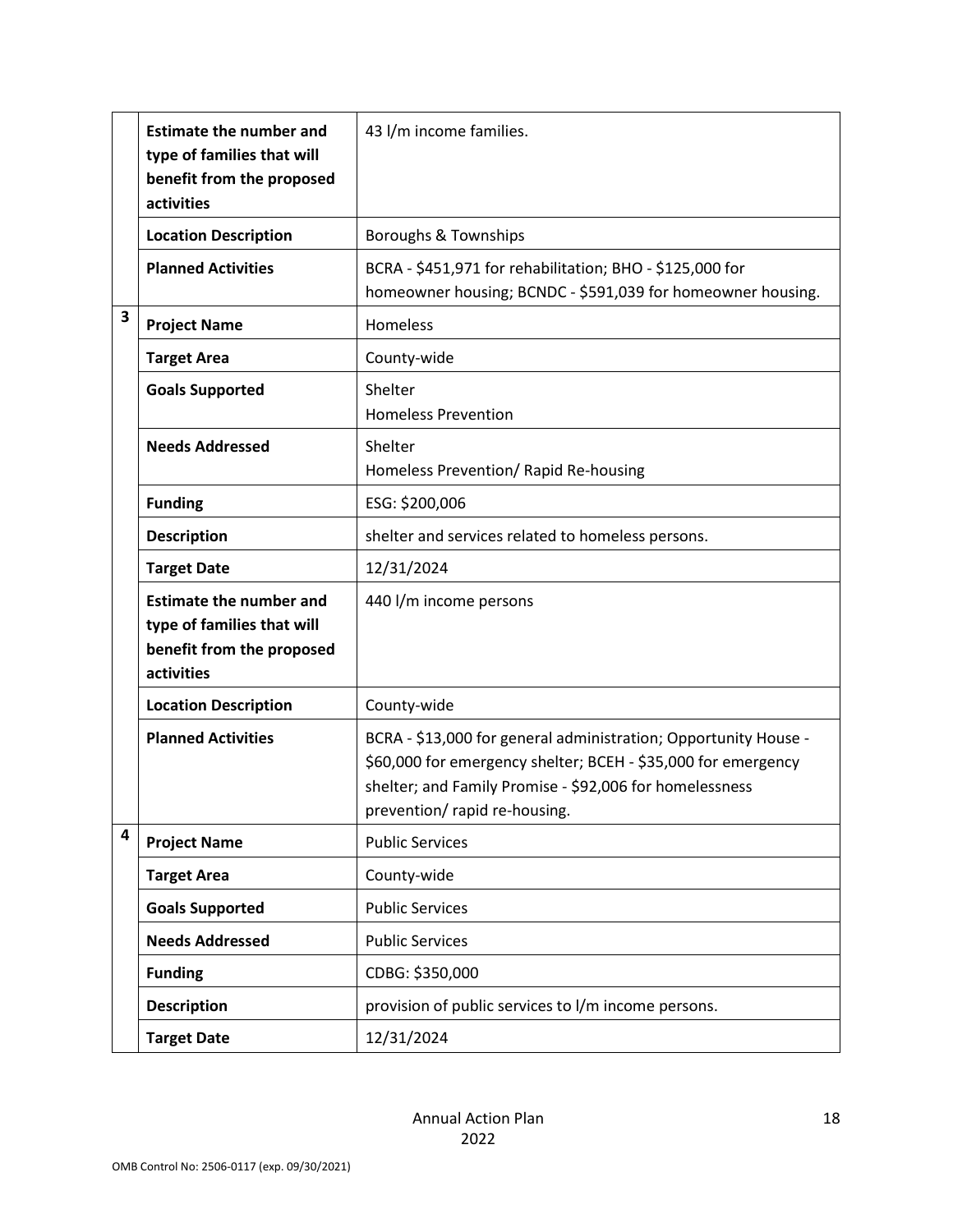|   | <b>Estimate the number and</b><br>type of families that will<br>benefit from the proposed<br>activities | 300                                                                                        |
|---|---------------------------------------------------------------------------------------------------------|--------------------------------------------------------------------------------------------|
|   | <b>Location Description</b>                                                                             | County-wide                                                                                |
|   | <b>Planned Activities</b>                                                                               | COCA - \$300,000 for public services; BCPS - \$50,000 for public<br>services               |
| 5 | <b>Project Name</b>                                                                                     | <b>Public facilities</b>                                                                   |
|   | <b>Target Area</b>                                                                                      | County-wide                                                                                |
|   | <b>Goals Supported</b>                                                                                  | <b>Public Facility</b>                                                                     |
|   | <b>Needs Addressed</b>                                                                                  | <b>Public Facilities</b>                                                                   |
|   | <b>Funding</b>                                                                                          | CDBG: \$1,160,000                                                                          |
|   | <b>Description</b>                                                                                      | funds for renovation of public facilities.                                                 |
|   | <b>Target Date</b>                                                                                      | 12/31/2024                                                                                 |
|   | <b>Estimate the number and</b><br>type of families that will<br>benefit from the proposed<br>activities | 2500                                                                                       |
|   | <b>Location Description</b>                                                                             | RACC - \$1,000,000 for health building: BCRA - \$160,000 for Section<br>108 loan payments. |
|   | <b>Planned Activities</b>                                                                               | RACC - \$1,000,000 for medical health building.                                            |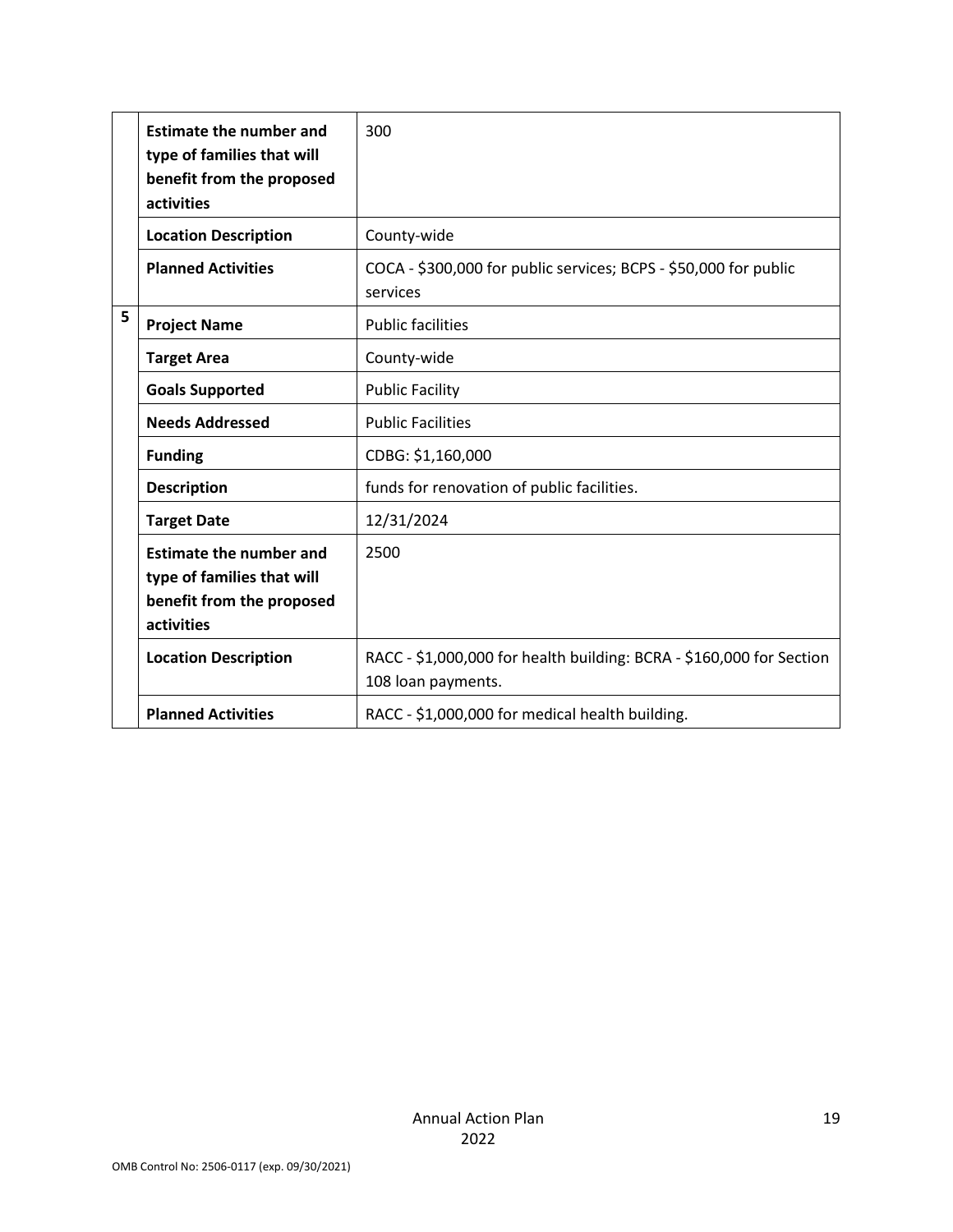## **AP-50 Geographic Distribution – 91.220(f)**

## **Description of the geographic areas of the entitlement (including areas of low-income and minority concentration) where assistance will be directed**

With administration by the Redevelopment Authority, the County will continue to fund housing rehabilitation and allow for a limited number of new construction units which contributes to improving the housing stock of the County and the revitalization efforts of its municipalities. The County intends to continue funding programs and activities which are County-wide in scope, meet an identified community development need, and implement the County's Comprehensive Plan. Finally, the County will allocate sufficient funds to insure the proper planning and administration of its CDBG Program. This policy ensures a fair rationale for allocating investment throughout the entire County based upon local priorities. The majority of emergency shelters are located in the City of Reading but the facilities serve all homeless persons regardless of residence.

The total population of the County is comprised of 88% white and 12% minority. Therefore, the County considers any municipality with a minority population of more than 12% as having a minority concentration. The Borough of New Morgan with a total population of 35 and a minority population of 17% is the only one that falls within this definition. No funds have been requested by the Borough and therefore no funds from the 2021 Action Plan have been allocated to the Borough.

### **Geographic Distribution**

| <b>Target Area</b>               | <b>Percentage of Funds</b> |
|----------------------------------|----------------------------|
| Second Street Redevelopment Area |                            |
| Downtown Sinking Spring          |                            |
| Armorcast Redevelopment Area     |                            |
| County-wide                      |                            |
| Boroughs & Townships             | 59                         |
| Penn Avenue R.A. - West Reading  |                            |

**Table 8 - Geographic Distribution** 

### **Rationale for the priorities for allocating investments geographically**

The majority activities chosen by the County are located in a borough or township.

#### **Discussion**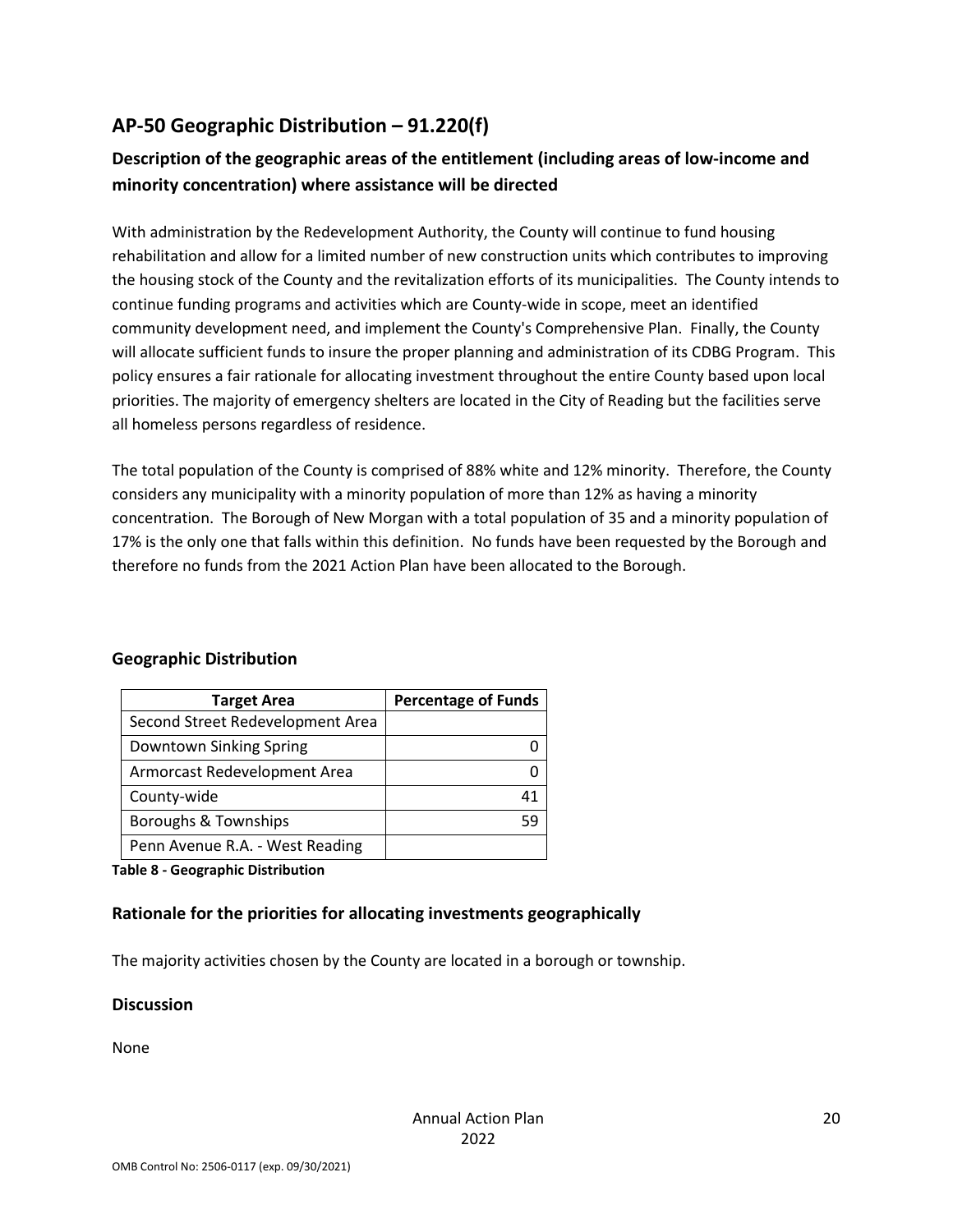# **Affordable Housing**

## **AP-55 Affordable Housing – 91.220(g)**

## **Introduction**

Affordable housing will be developed by Berks Housing Opportunities, Berks Nonprofit Development Corporation, or Neighborhood Housing Services.

| One Year Goals for the Number of Households to be Supported |    |
|-------------------------------------------------------------|----|
| <b>Homeless</b>                                             |    |
| Non-Homeless                                                | 20 |
| Special-Needs                                               |    |
| Total                                                       |    |

**Table 9 - One Year Goals for Affordable Housing by Support Requirement**

| One Year Goals for the Number of Households Supported Through |    |  |
|---------------------------------------------------------------|----|--|
| <b>Rental Assistance</b>                                      |    |  |
| The Production of New Units                                   |    |  |
| <b>Rehab of Existing Units</b>                                | 21 |  |
| <b>Acquisition of Existing Units</b>                          |    |  |
| Total                                                         | 23 |  |

**Table 10 - One Year Goals for Affordable Housing by Support Type**

## **Discussion**

2 new houses will be constructed and 1 existing house will be rehabilitated. 20 single-family owneroccupied houses will be rehabilitated. All 2 houses will be sold to l/m income families.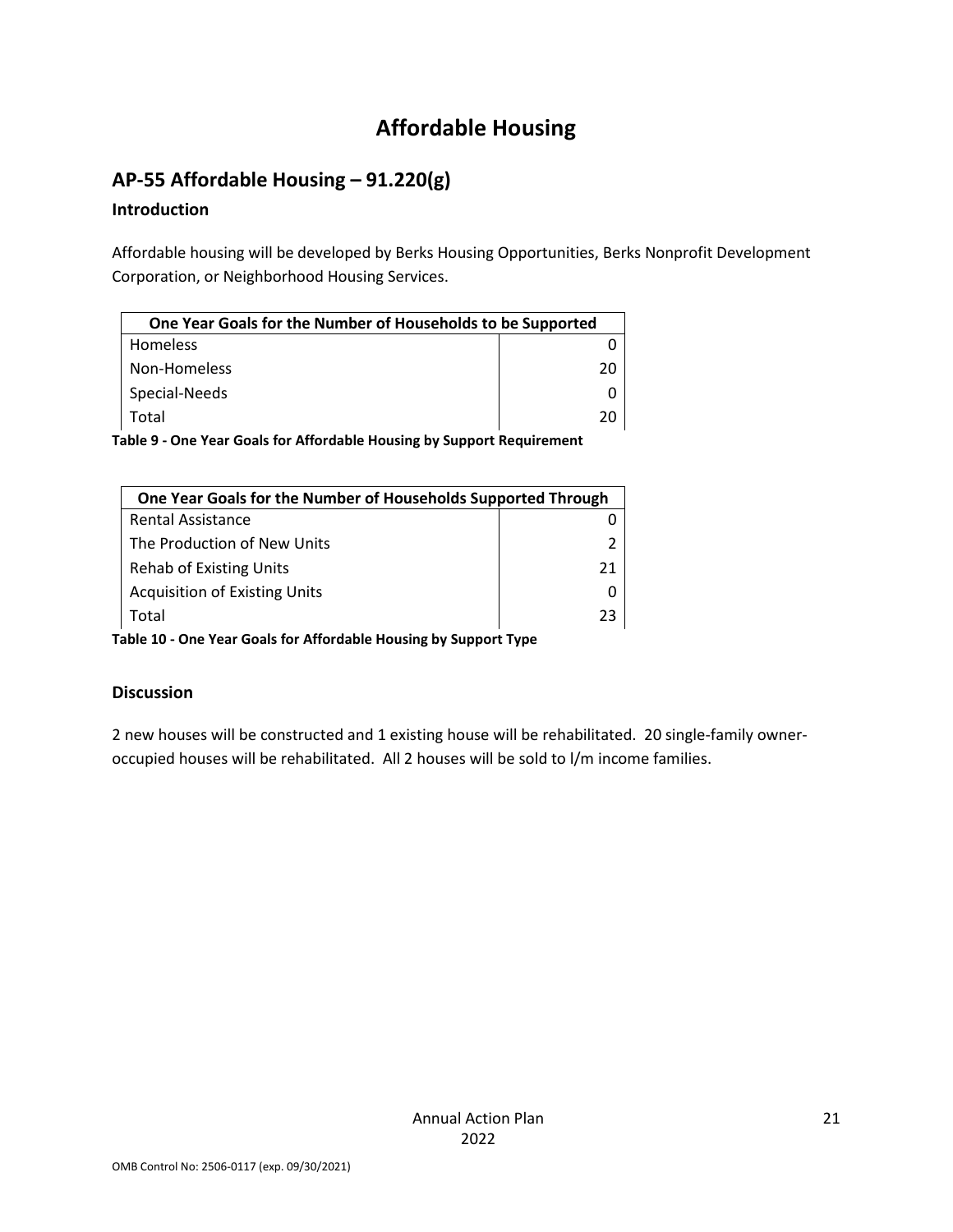## **AP-60 Public Housing** *–* **91.220(h)**

## **Introduction**

No funds for 2022 will be allocated for public housing.

## **Actions planned during the next year to address the needs to public housing**

None

**Actions to encourage public housing residents to become more involved in management and participate in homeownership**

None

**If the PHA is designated as troubled, describe the manner in which financial assistance will be provided or other assistance** 

No

**Discussion**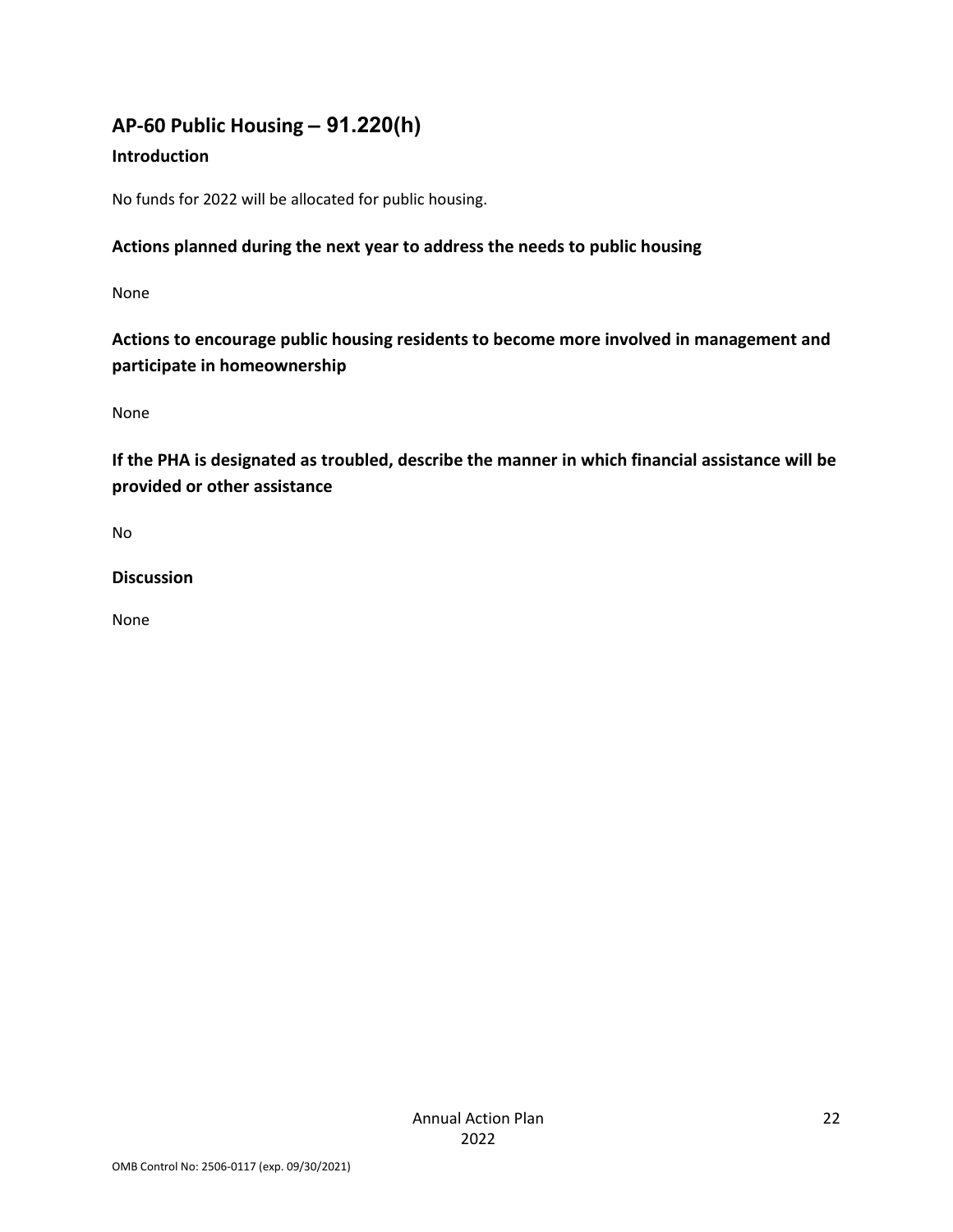# **AP-65 Homeless and Other Special Needs Activities – 91.220(i)**

#### **Introduction**

The chronic homeless and person with other special needs do not represent a significant percentage of the population of Berks County. The needs of the homeless are being served through the CoC. Persons with other special needs are being served by a variety of organizations.

## **Describe the jurisdictions one-year goals and actions for reducing and ending homelessness including**

**Reaching out to homeless persons (especially unsheltered persons) and assessing their individual needs**

The County will continue to participate in the CoC and provide local funds as a match for the HMIS.

## **Addressing the emergency shelter and transitional housing needs of homeless persons**

The County will continue to provide funding from the ESG Program to the emergency shelters.

**Helping homeless persons (especially chronically homeless individuals and families, families with children, veterans and their families, and unaccompanied youth) make the transition to permanent housing and independent living, including shortening the period of time that individuals and families experience homelessness, facilitating access for homeless individuals and families to affordable housing units, and preventing individuals and families who were recently homeless from becoming homeless again**

The County will continue to provide federal and local funding towards the affordable housing efforts of the local affordable housing developers.

**Helping low-income individuals and families avoid becoming homeless, especially extremely low-income individuals and families and those who are: being discharged from publicly funded institutions and systems of care (such as health care facilities, mental health facilities, foster care and other youth facilities, and corrections programs and institutions); or, receiving assistance from public or private agencies that address housing, health, social service,**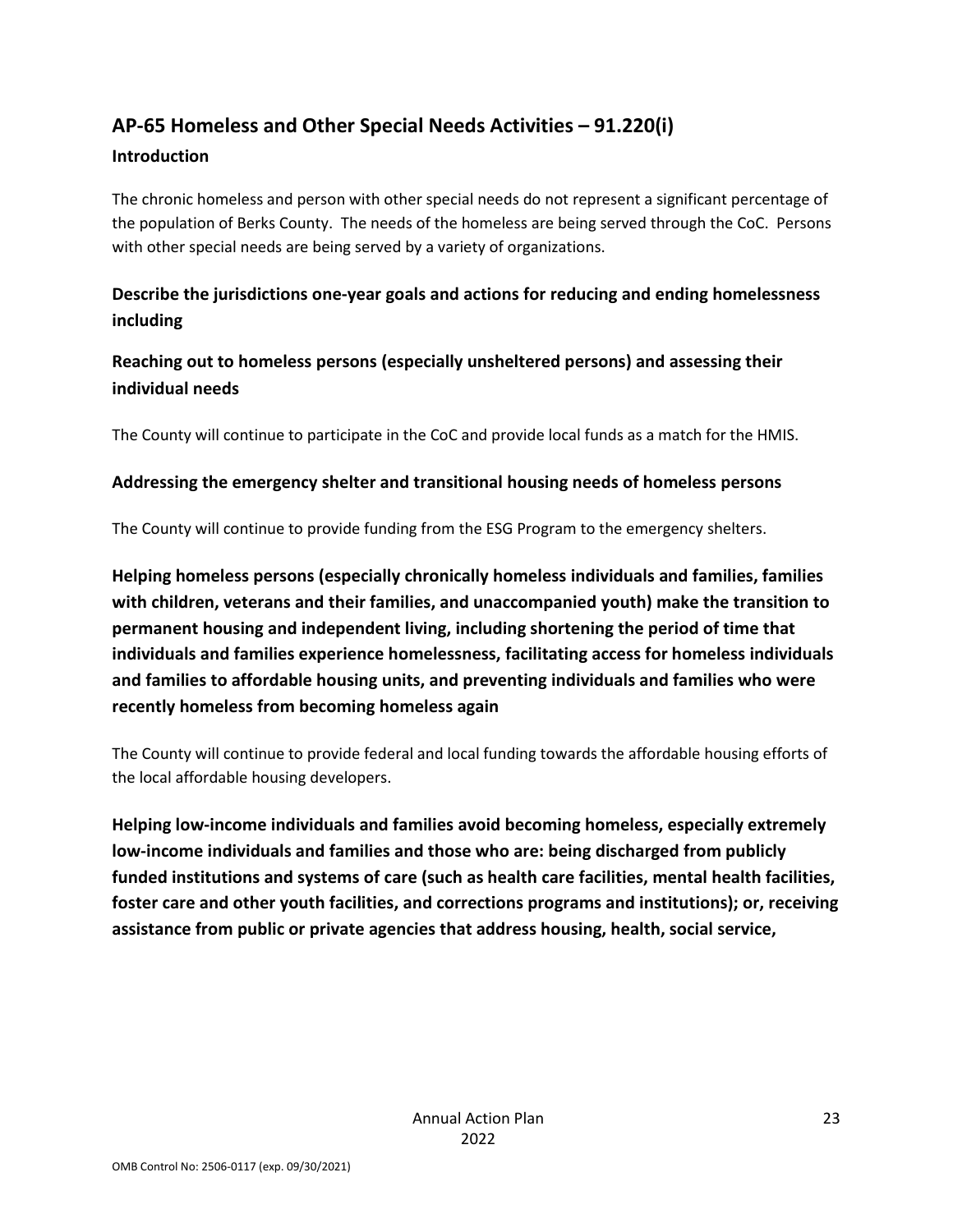## **employment, education, or youth needs.**

The County will continue to provide funding to support homelessness prevention and rapid re-housing.

#### **Discussion**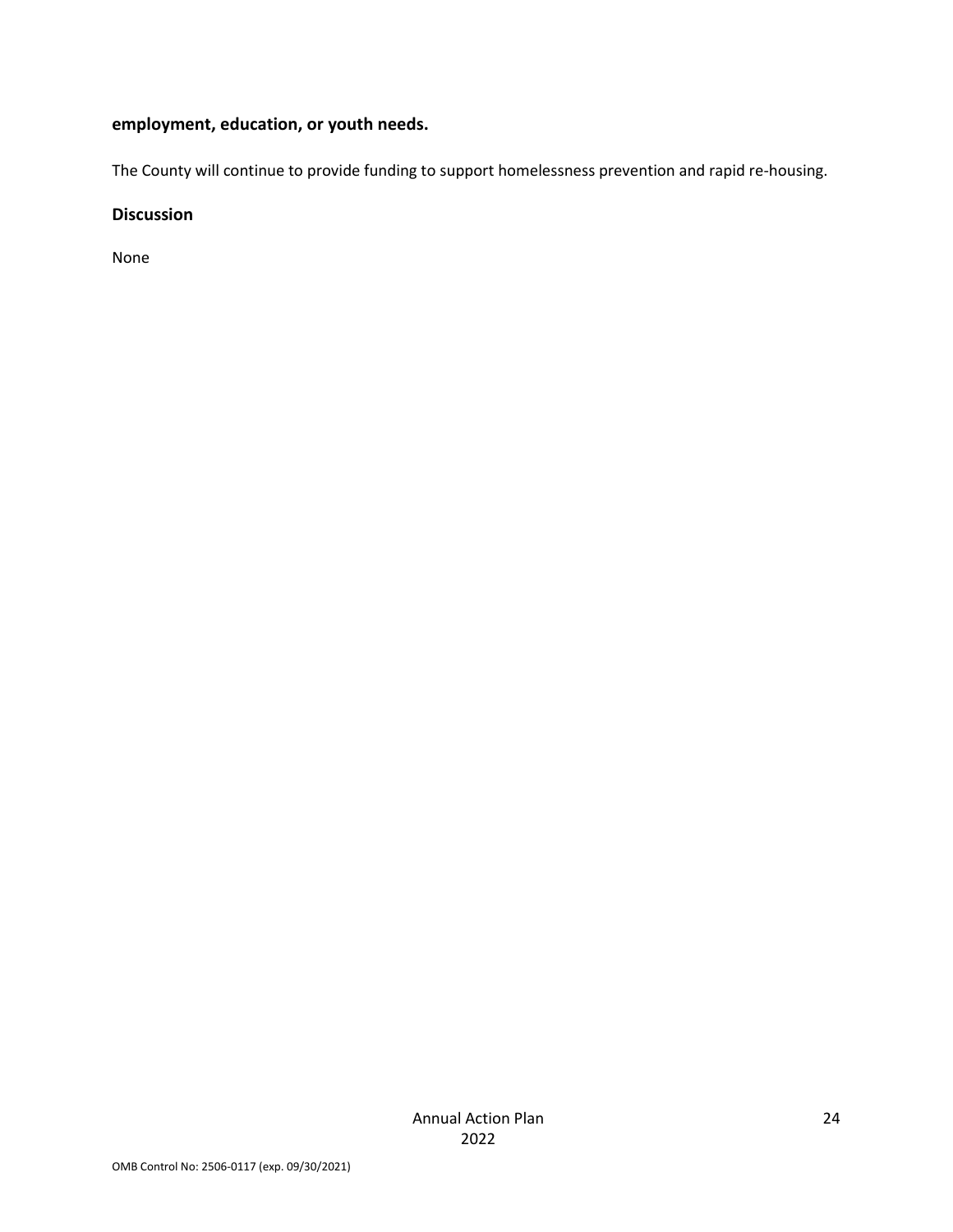## **AP-75 Barriers to affordable housing – 91.220(j)**

#### **Introduction:**

The main barrier to affordable housing is the continual lack of sufficient federal, state, and local funds needed to adequately address the problem.

**Actions it planned to remove or ameliorate the negative effects of public policies that serve as barriers to affordable housing such as land use controls, tax policies affecting land, zoning ordinances, building codes, fees and charges, growth limitations, and policies affecting the return on residential investment**

The Berks County Planning Commission will continue to offer technical assistance to municipalities on land use regulatory issues relating to the development of affordable housing and will continue to review municipal zoning ordinances for potential barriers to affordable housing.

#### **Discussion:**

The County and the Berks County Redevelopment Authority will continue to investigate funding for the development of affordable housing.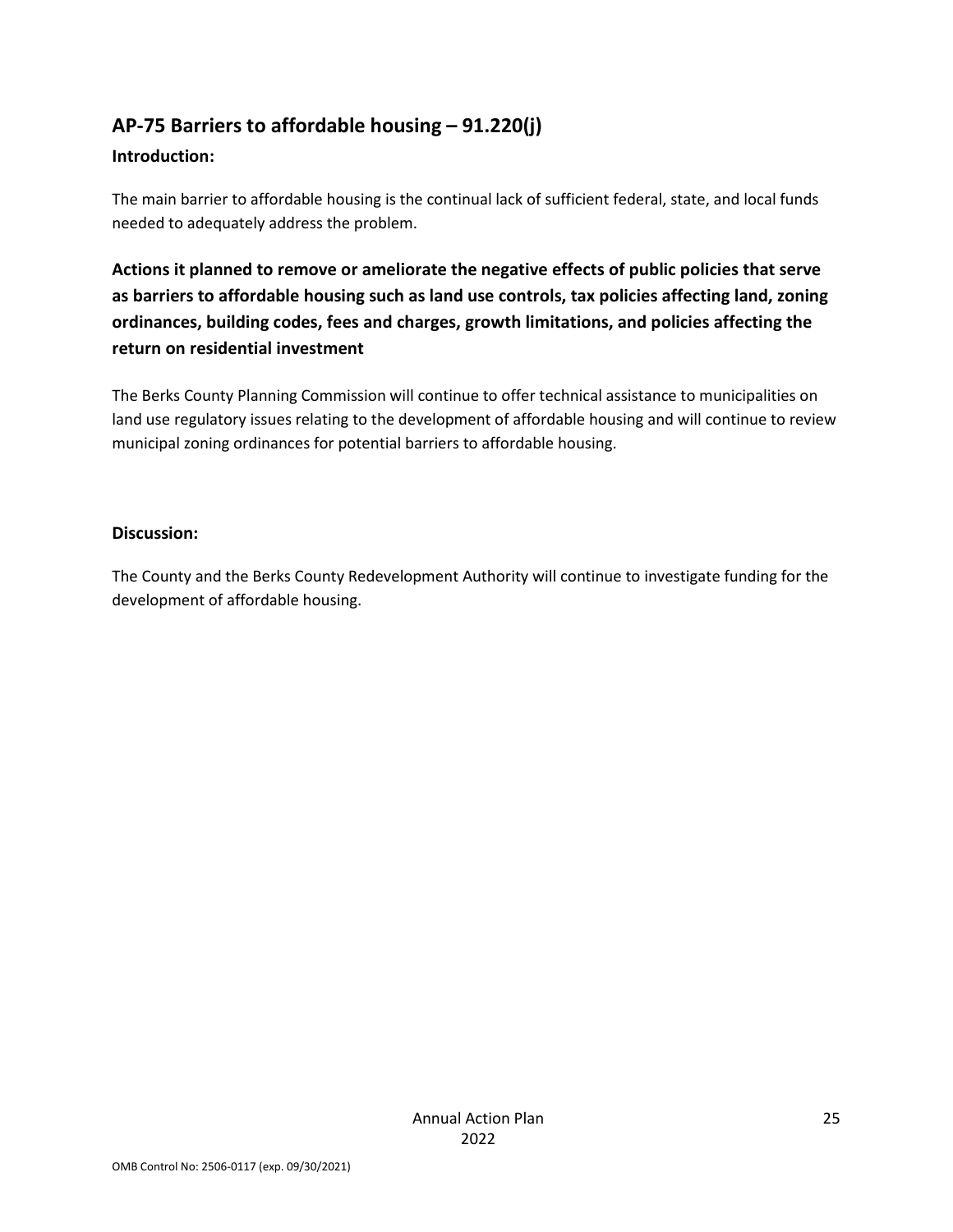## **AP-85 Other Actions – 91.220(k)**

### **Introduction:**

The County will reduce the hazards presented by units which contain lead-based paint by continuing to analyze existing municipal codes, encouraging the adoption of housing codes which promote lead abatement, and requiring the removal of lead-based paint in houses that it funds with federal, state, and local housing programs.

The County believes that the housing priorities it has set forth which emphasize priority for very low households, development of a transitional housing arrangements and the development of programs like family self-sufficiency which link housing and social services will assist in reducing the number of households with incomes below the poverty line by 5%.

The County will continue to work with Berks Housing Opportunities, Inc, Neighborhood Housing Services, Berks County Nonprofit Development Corporation, and the Berks County Redevelopment Authority to develop affordable housing. The County will encourage non-profit organizations who have little or no experience in housing development to partner with experienced development organizations.

The County will continue to work with Greater Reading Chamber Alliance. The aim of the effort is to try and create greater intergovernmental cooperation for economic development among the 73 municipalities, 62 municipal authorities and 18 school districts. This initiative will assist the County in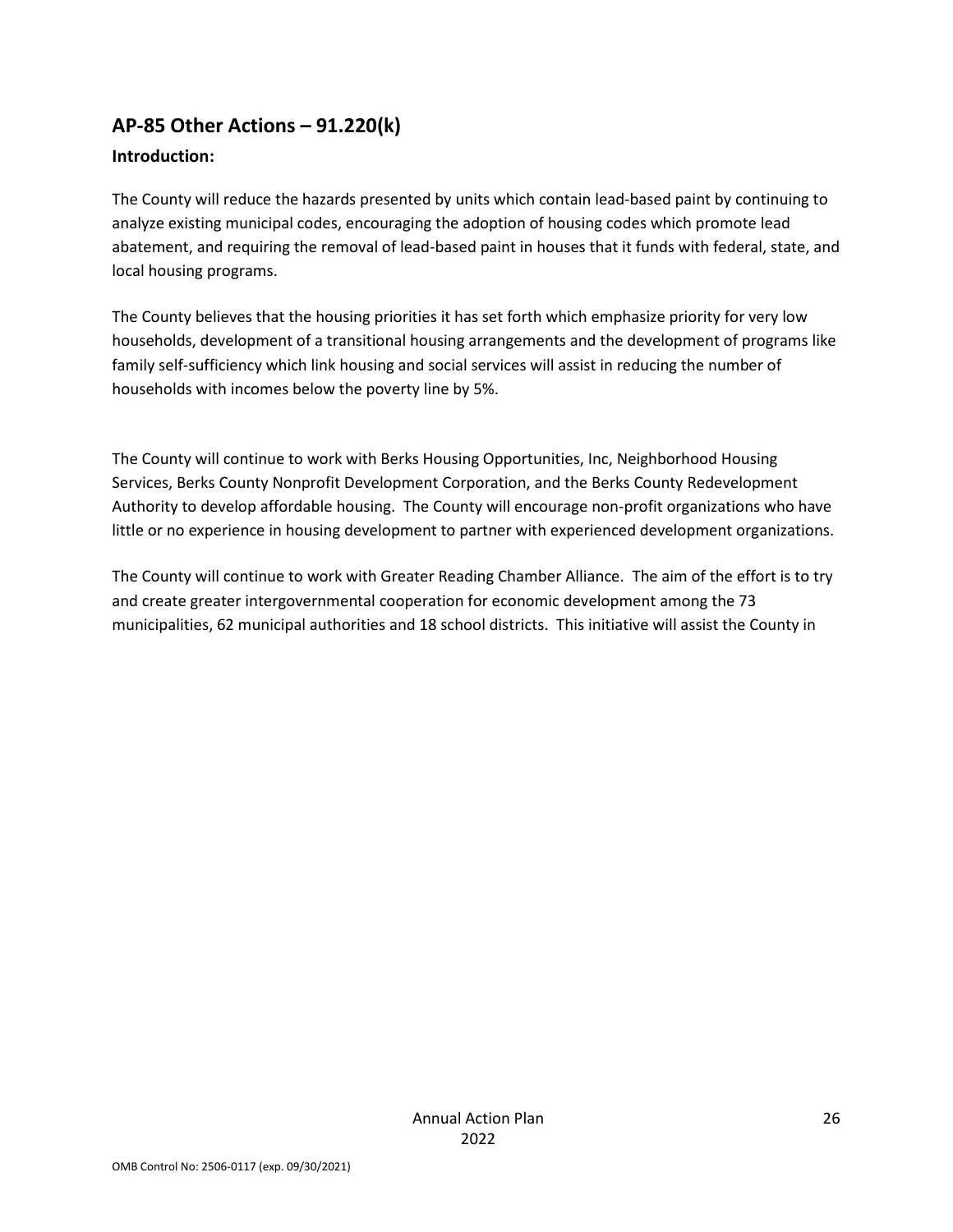the implementation of its Consolidated Plan.

#### **Actions planned to address obstacles to meeting underserved needs**

No actions are planned for 2022.

#### **Actions planned to foster and maintain affordable housing**

See section on affordable housing.

#### **Actions planned to reduce lead-based paint hazards**

The Berks County Redevelopment Authority and its nonprofit will continue to undertake lead abatement

as part of the rehabilitation of housing.

#### **Actions planned to reduce the number of poverty-level families**

No direct actions are planned for 2022.

#### **Actions planned to develop institutional structure**

No specific actions are planned for 2022. The County believes its current structure is adequate.

## **Actions planned to enhance coordination between public and private housing and social service agencies**

No specific actions are planned for 2022. The County believes its current coordination efforts are adequate.

#### **Discussion:**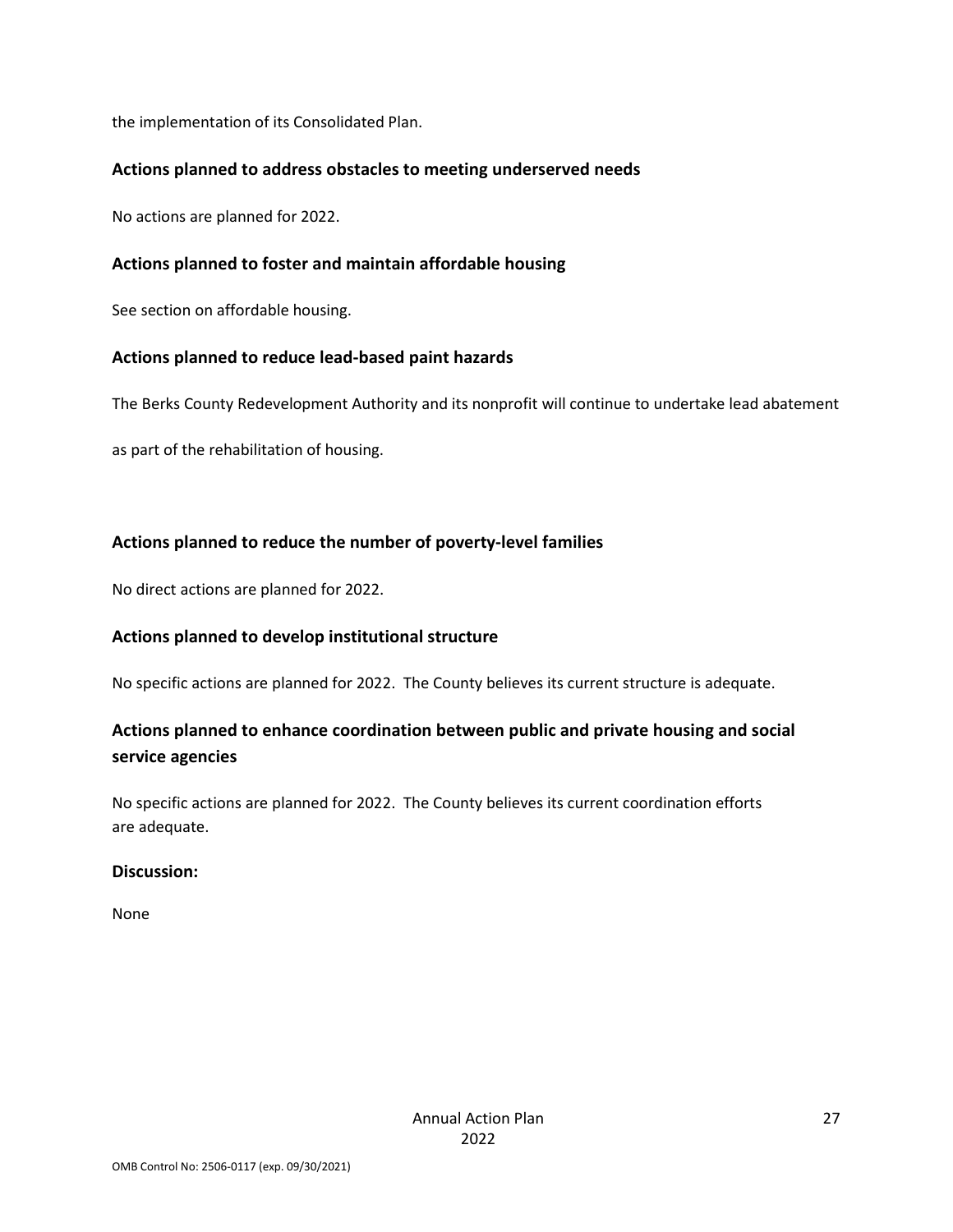## **Program Specific Requirements**

## **AP-90 Program Specific Requirements – 91.220(l)(1,2,4)**

#### **Introduction:**

The following is a listing of specific requirements for the CDBG, ESG, and HOME Programs.

## **Community Development Block Grant Program (CDBG) Reference 24 CFR 91.220(l)(1)**

Projects planned with all CDBG funds expected to be available during the year are identified in the Projects Table. The following identifies program income that is available for use that is included in projects to be carried out.

| 1. The total amount of program income that will have been received before the start of the next   |          |
|---------------------------------------------------------------------------------------------------|----------|
| program year and that has not yet been reprogrammed                                               | 0        |
| 2. The amount of proceeds from section 108 loan guarantees that will be used during the year to   |          |
| address the priority needs and specific objectives identified in the grantee's strategic plan.    | $\Omega$ |
| 3. The amount of surplus funds from urban renewal settlements                                     | $\Omega$ |
| 4. The amount of any grant funds returned to the line of credit for which the planned use has not |          |
| been included in a prior statement or plan                                                        | 0        |
| 5. The amount of income from float-funded activities                                              | 0        |
| <b>Total Program Income:</b>                                                                      |          |

#### **Other CDBG Requirements**

| 1. The amount of urgent need activities                                          | 0      |
|----------------------------------------------------------------------------------|--------|
| 2. The estimated percentage of CDBG funds that will be used for activities that  |        |
| benefit persons of low and moderate income. Overall Benefit - A consecutive      |        |
| period of one, two or three years may be used to determine that a minimum        |        |
| overall benefit of 70% of CDBG funds is used to benefit persons of low and       |        |
| moderate income. Specify the years covered that include this Annual Action Plan. | 79.00% |

## **HOME Investment Partnership Program (HOME) Reference 24 CFR 91.220(l)(2)**

1. A description of other forms of investment being used beyond those identified in Section 92.205 is as follows: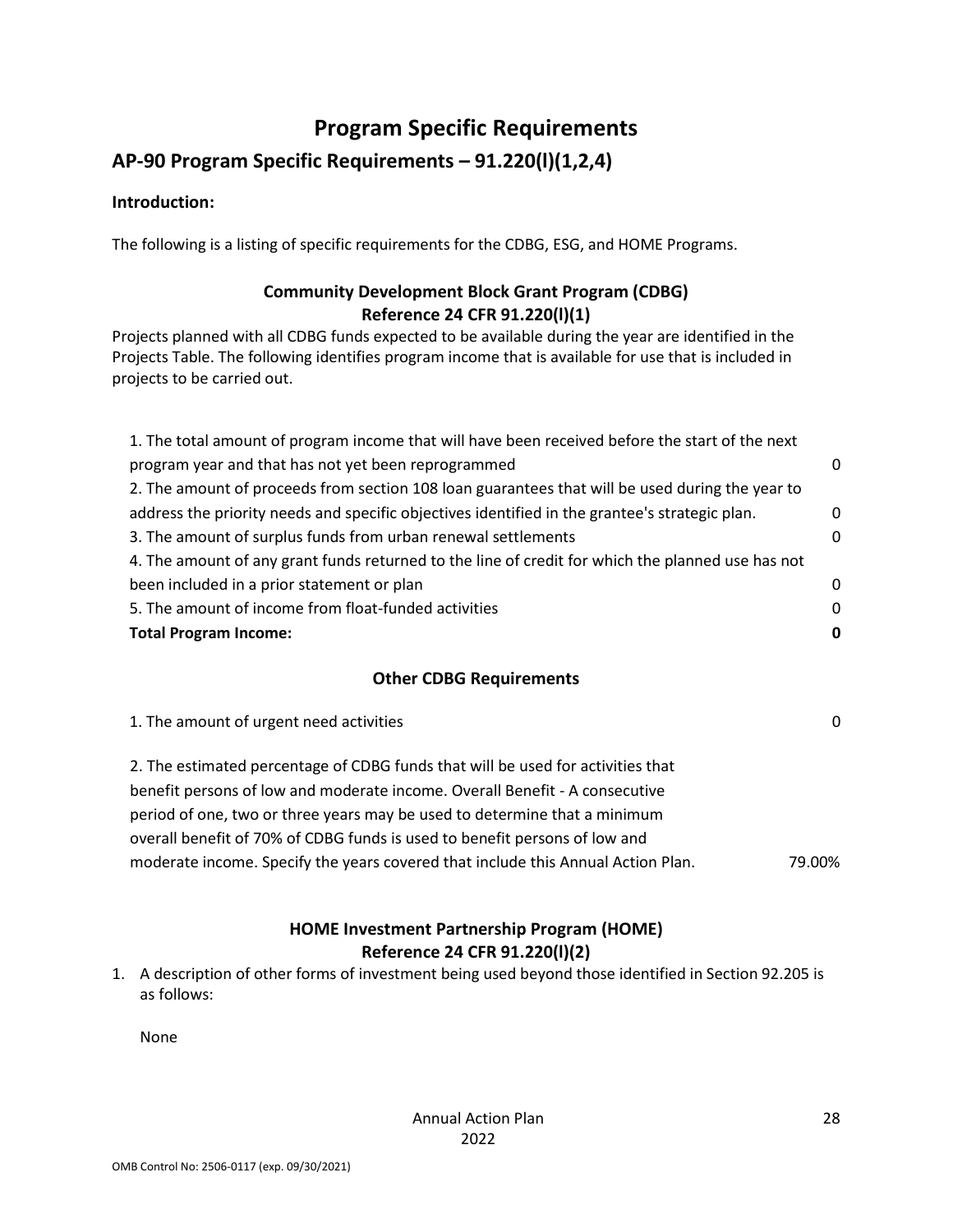2. A description of the guidelines that will be used for resale or recapture of HOME funds when used for homebuyer activities as required in 92.254, is as follows:

The HOME Program requires a participating jurisdiction to impose either resale or recapture requirements for homeownership activities should the property not remain as affordable housing for the minimum period. The County has chosen to recapture the entire amount of HOME Program funds from the homeowner if the property does not continue to be the principal residence of the family for the duration of the period of affordability.

3. A description of the guidelines for resale or recapture that ensures the affordability of units acquired with HOME funds? See 24 CFR 92.254(a)(4) are as follows:

The County has chosen the recapture of HOME Program funds from the homeowner if the property does not continue to be the principal residence of the household for the duration of the affordability period. Sale (voluntary or involuntary) of the property will require payment of the entire amount of the HOME Program loan, subject to net proceeds. Net proceeds are the sale price minus loan repayment (other than HOME Program funds) and closing costs.

4. Plans for using HOME funds to refinance existing debt secured by multifamily housing that is rehabilitated with HOME funds along with a description of the refinancing guidelines required that will be used under 24 CFR 92.206(b), are as follows:

The County of Berks will review the management practices of the management agent for the project. Included will be a review of the methodology for maintaining and updating the waiting list for units, income verification procedures, tenant selection practices, accounting practices, etc. The County will require that the project owner and management agent prepare and follow a management plan that conforms with generally accepted plans for multifamily projects such as those funded by the Pennsylvania Housing Finance Agency or HUD.

The County will invest HOME Program funds to be used for refinancing only in projects where such investment is necessary to maintain current affordable units.

Projects that receive HOME Program funds for refinancing costs must remain affordable in accordance with HOME Program guidelines for a minimum period of fifteen (15) years from the date of completion of rehabilitation on all of the units in the project. However, if the project has a longer period of affordability resulting from some other program restriction (PHFA, LIHTC, etc.), then such affordability guidelines apply to the use of the HOME Program funds under this refinancing provision.

The use of HOME Program funds for refinancing costs is applicable to any area covered by the CDBG